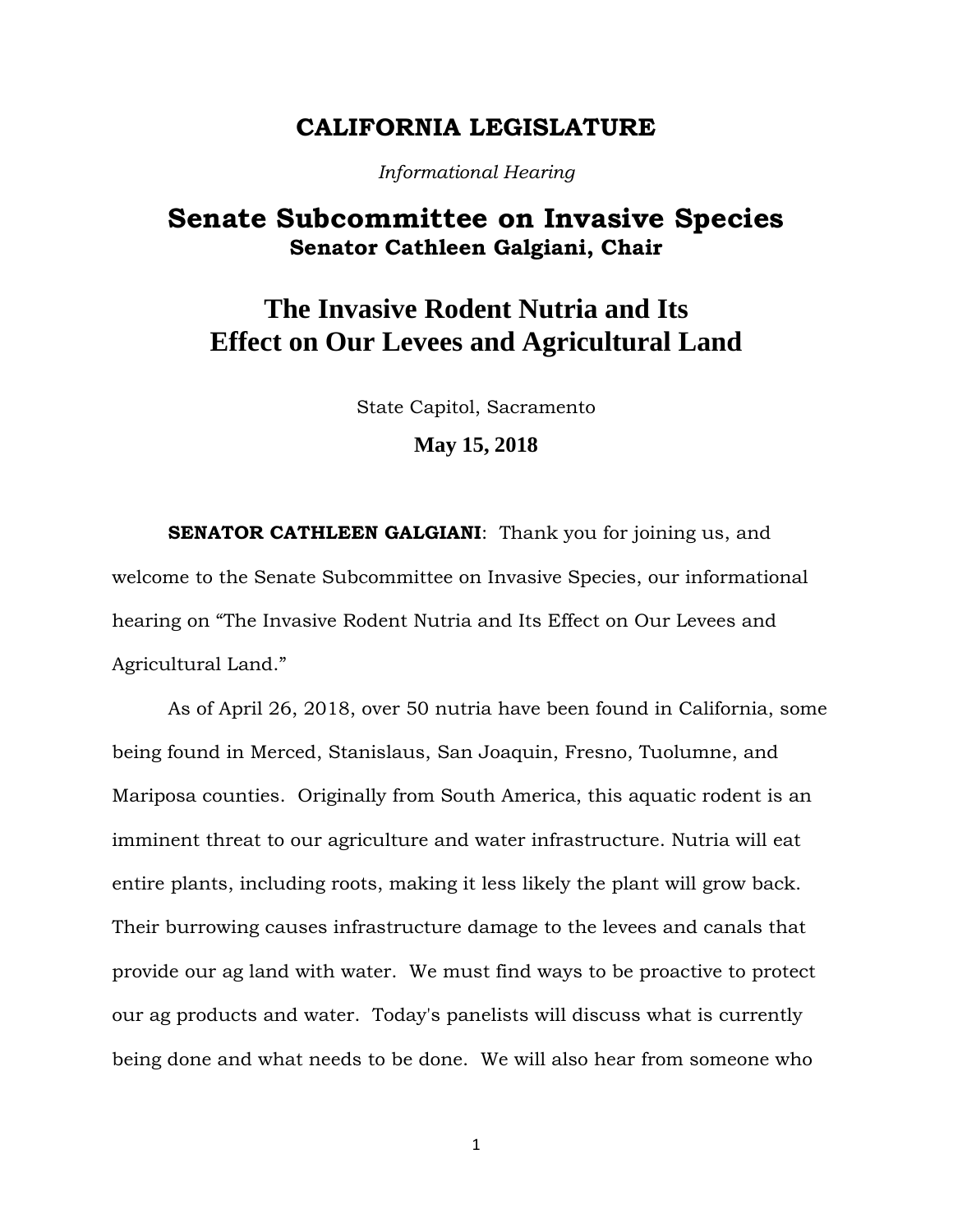has firsthand experience with the successful eradication of nutria in the Chesapeake Bay.

Thank you for being here today and thank you to all of our panelists for your participation in this hearing. As a reminder, if anyone is interested in making any public comment, we have our sergeants in the back; and they will take cards from anybody who's interested.

I would like to invite our first panel to come forward: Stafford Lehr, Deputy Director, Wildlife and Fisheries Division of the California Department of Fish and Wildlife; Kevin Masuhara, Deputy Secretary with the California Department of Food and Agriculture. Thank you.

**MR. STAFFORD LEHR**: Thank you, Madam Chair. Stafford Lehr with the Department of Fish and Wildlife. So today, I'm going to go over the Department of Fish and Wildlife's response and how we have been positioning to deal with this invasive species here in California. And I'll take any questions after the PowerPoint.

So as you began in your opening statement, these are large semi-aquatic rodents that are native to South America. They were introduced for the fur trade in the early part of the 1900s here in California, and they were officially declared "eradicated" by the late 1970s. They're rather -- Being a rodent, they are reproductive very early in their life stage, and the uniqueness is they can produce up to three litters per year, so anywhere from 4 to 13 individuals per litter. Later in the presentation, I'll show you a projected growth curve of a population.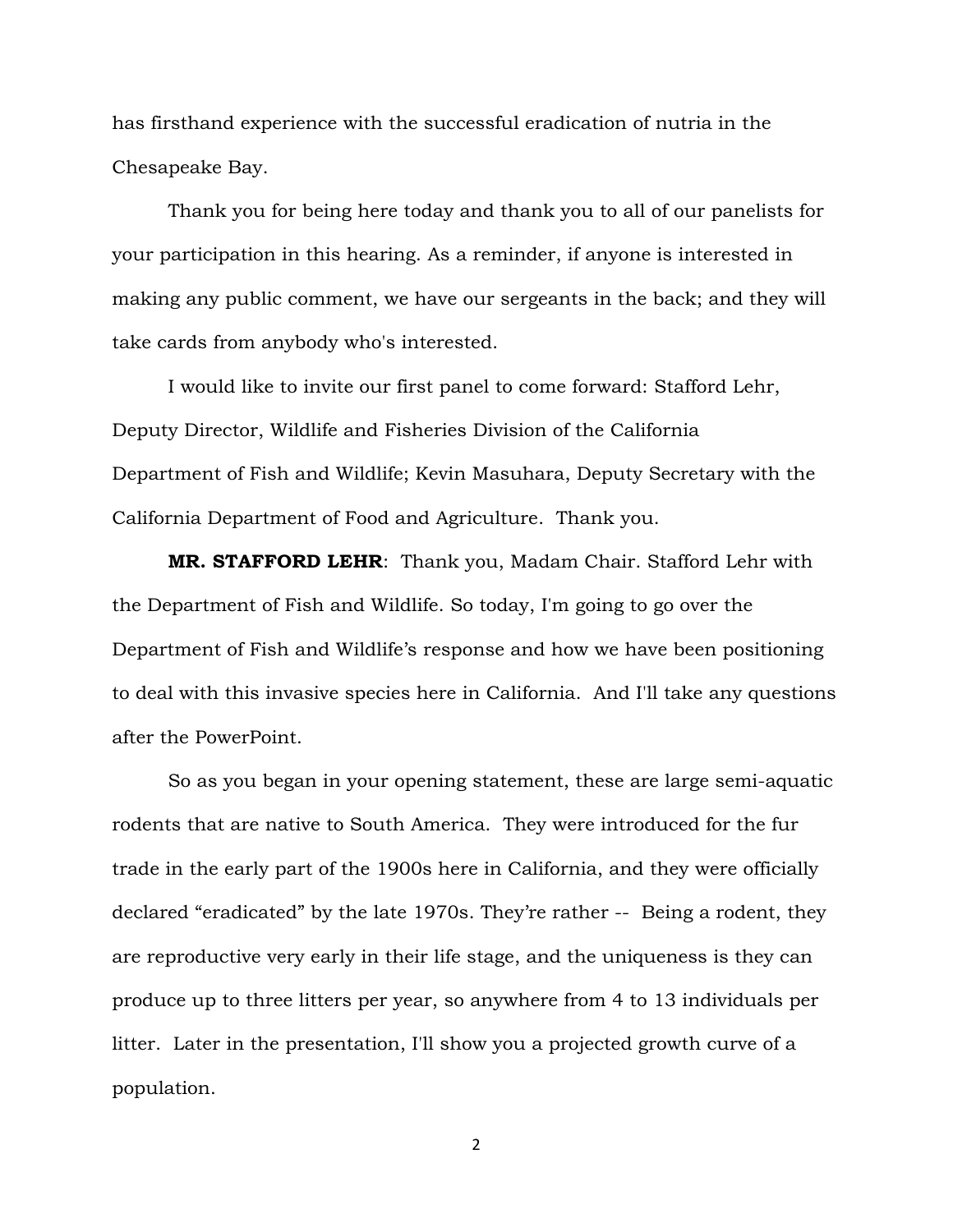They live in family groups, and their dispersal as individuals is less than or greater than 50 miles. Their habitat are freshwater and brackish habitats. And currently in California, they're regulated by the California Department of Food and Agriculture and the Department of Fish and Wildlife. So in the pictures, you can see a comparison of beaver on the left and a muskrat on the far right of the lower picture and the nutria in between.

So as you mentioned, they can consume large amounts of vegetative matter, up to 25% of their body weight each day, they consume 10 times the amount of plant matter. And they're known for severe erosion and conversion of a mosaic of habitats and wetlands to open water. They can burrow very deep into levees and banks of habitat; and as you can see in the picture, the open water that's created as they move through it and then the burrowing damage that can be sustained as they burrow into levees or habitat banks. They're known to carry transmissible diseases and parasites.

So the United States has been dealing with the nutria for quite a while, and some of the biggest infestations -- in Louisiana here. I think the easiest way is just to look at the pictures on the right-hand side. That is converted open water habitat. You can see an exclosure there in the lower right, showing what it should look like had the nutria not been there. So in Louisiana, they have a bounty of \$5 per tail. They have hundreds of trappers going out there. Over five million have been harvested, to the tune of about \$24 million; and about a 100,000 acres of coastal wetlands have been damaged.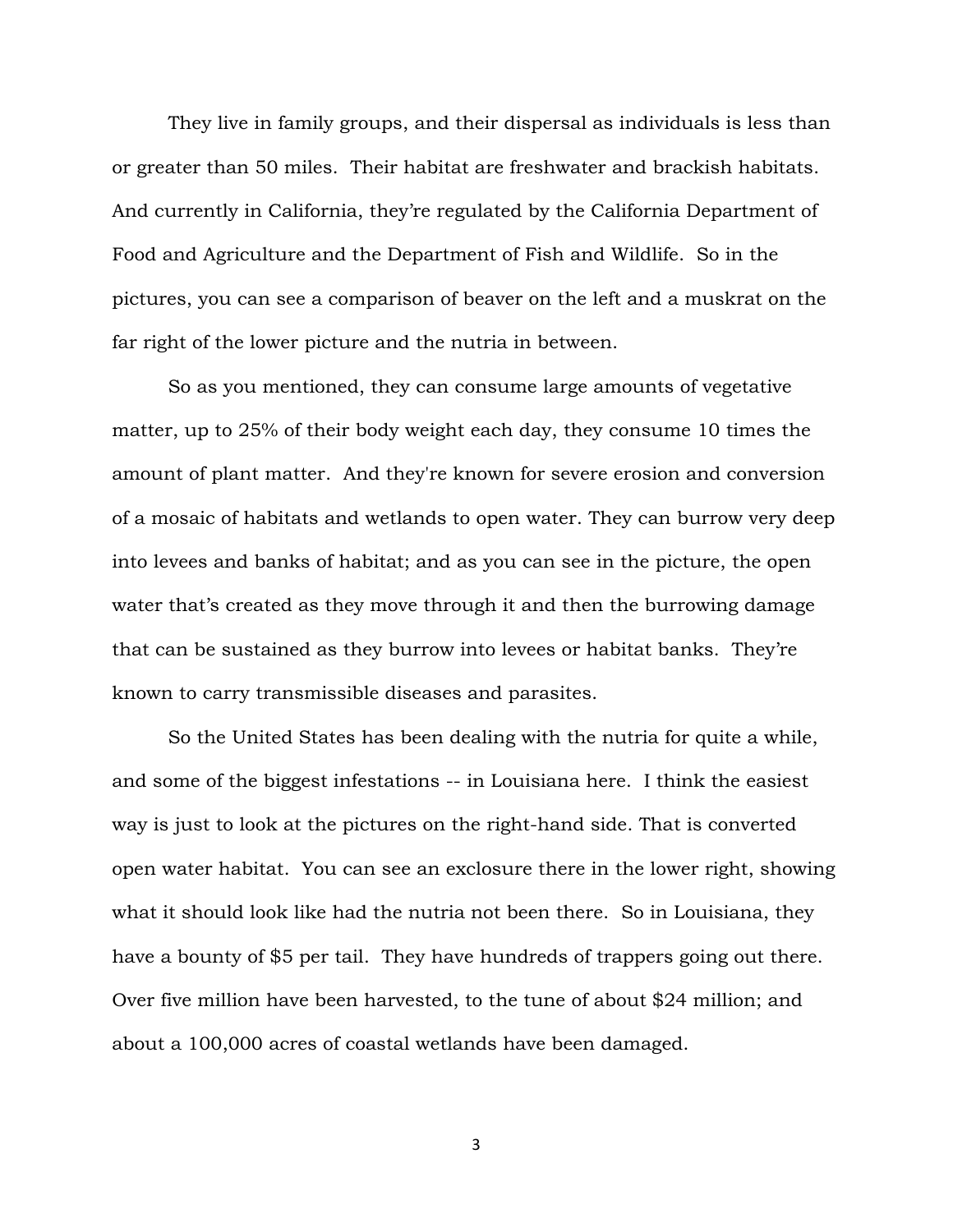Mr. Kendrot will go into better detail about the Chesapeake, but we had this from another presentation. So it just sums up that they had a very extensive operation that began with the Nutria Eradication Control Act of 2003. Their budgets -- Mr. Kendrot is going to have more accurate information on that. But, needless to say, in for the long haul, and it's quite costly to deal with this problem.

And focusing on the pictures, on the bottom, that's a heterogeneous habitat of wetlands -- and then the conversion to open water after nutria have infested an area. So this is the uniqueness of the Chesapeake Bay -- it is a peninsula with three sides contained by water; and they're very close to complete eradication there. You can see from the pictures the damage, again, to the habitat when nutria are in there and what it looks like when they're eventually removed as it recovers.

So California's story: In March of 2017, some reports started circulating, and we had an actual capture, and the animal was transferred to our Wildlife Investigations Laboratory in Rancho Cordova where the identification was confirmed as nutria. We began to put together a stakeholder-interested partners working group. It ran the gamut from local government officials to other state departments, primarily the Department of Food and Ag and DWR. We had also at the table the United States Department of Agriculture Wildlife Services because of their expertise in trapping.

As a result of that, the department made some decisions that we needed to get on top of this; we could not sit around. It's classic invasive species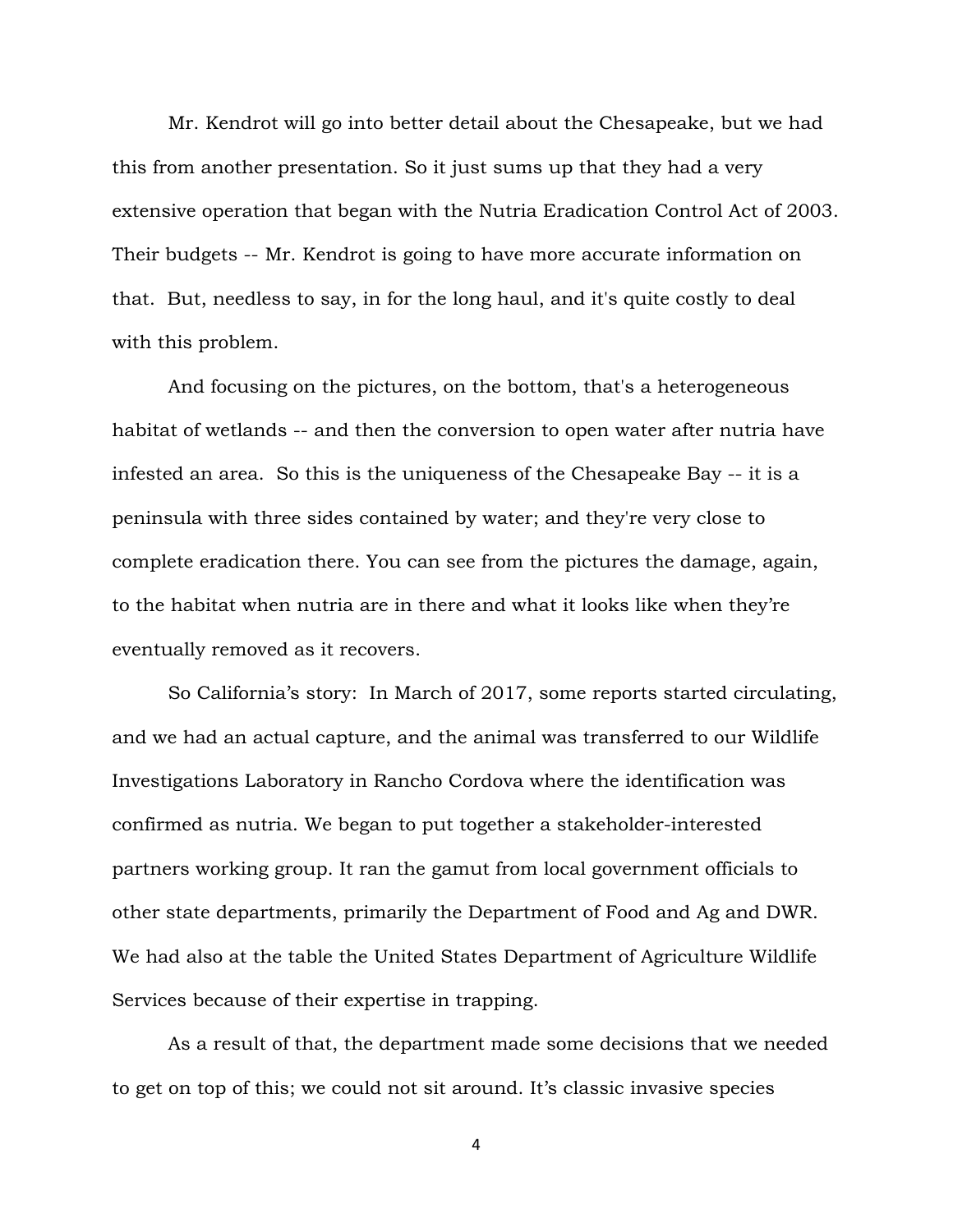integrated pest management. You want to get after an invasive when they're in a small area, and hit them hard. So we had to make a decision to go after these things. We have taken 63 animals as of Sunday. They range from juveniles to adults, males, females, and, as you mentioned, six counties. The most troubling one is the San Joaquin that occurred late last month. And they occur on federal, state, and private property -- so the whole gamut of what we have for different property ownership in California.

This map is showing where we have had nutria taken, from north to south in the San Joaquin system. The upper red dot right there is the most recent, most troubling discovery on Upper Roberts Island near the town of Lathrop. But anyways, this is the distribution as we know to date; and this is probably the most troubling.

So this is a population growth curve that our staff have put together. The confidence intervals range from about 55,000 to over 300,000. So this is sort of like just the . . . I'll just say this is the curve we've established that could occur if all conditions are ripe in California. And we are right about . . . We are right about here in the time frame. But we don't know what our numbers currently are, as I'll talk to you in a few minutes.

So in our response and to date, with limited resources, we are conducting trapping surveys; we're performing local outreach. We have interstate consultation with Oregon, Washington, Louisiana, and Maryland; and we have been allocating and redirecting internal resources to respond to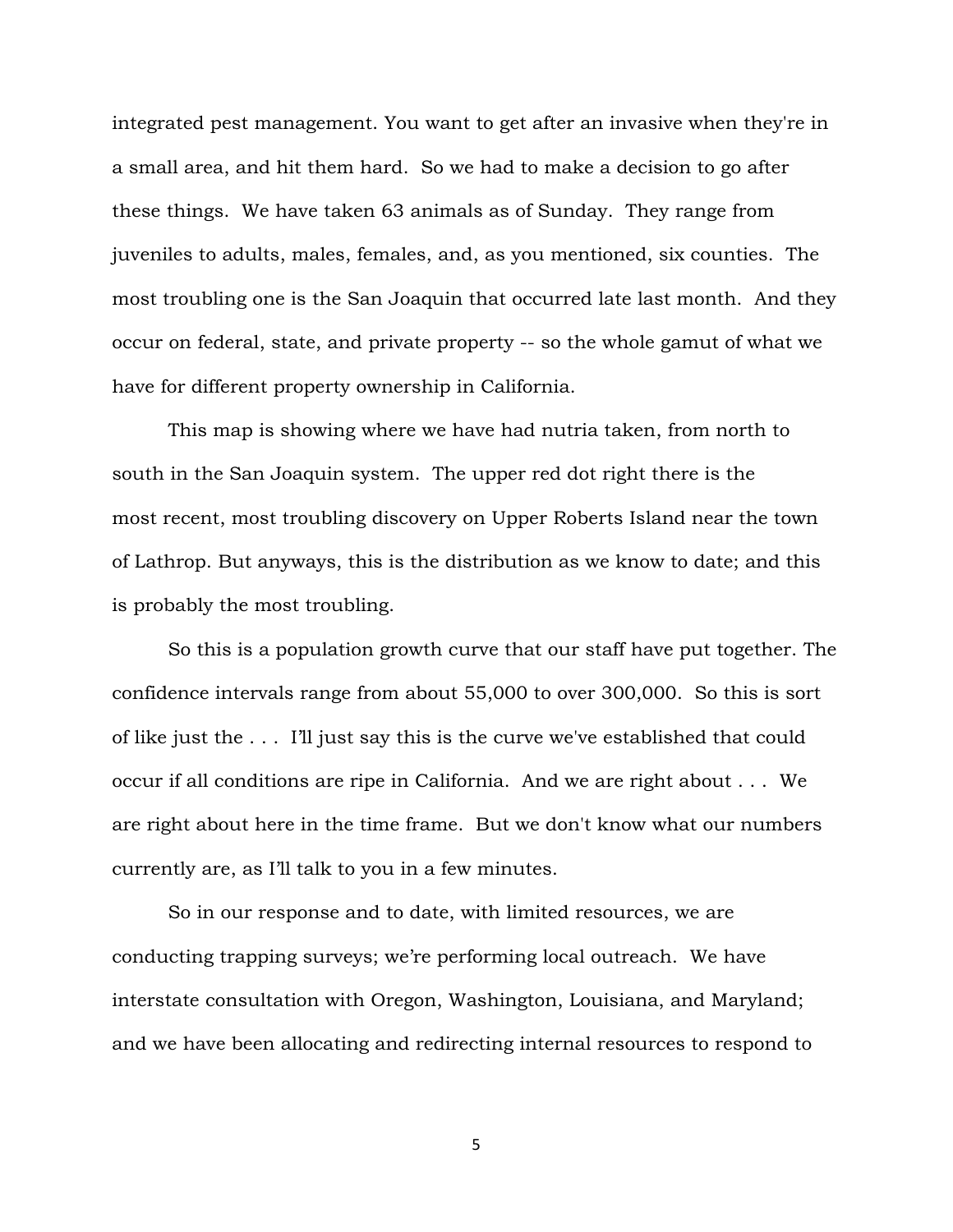this. We're seeking partner commitments. We cannot do this alone. And we are preparing the eradication plan based upon the Chesapeake Bay plan.

So right now, we have implemented an incident command structure where we have an incident commander who is reporting to an executive oversight team. We have redirected approximately 40 staff to the incident command system. We have positioned the internal funding, and we have secured one grant for \$1.2 million that will be used over a three-year period. We are trying to enter into a contract with USDA APHIS Wildlife Services for focused eradication efforts, and this will be strictly overseen by the incident command structure. Our primary goals are protection of native species -- and only legal trapping methods shall be used in California. We hope to draw from their expertise from the Chesapeake Bay program. We are beginning to train and deploy nutria detection canines. And then we need to, as we said, enlist partner agencies' assistance as we move forward.

So the response in California would be modeled after the Chesapeake Bay operation, which has five phases: survey, knockdown, mop-up, verification, and surveillance. Just to re-emphasize, this is in for the long haul. This is not going to be an easy lift.

So challenges and needs in California: The availability of long-term funding and resources. There is access issues with private property. Currently, the department must seek voluntary permission or written permission from a property owner to enter that property. If someone chooses to refuse entry and they have a population of nutria, that's a weak point in an eradication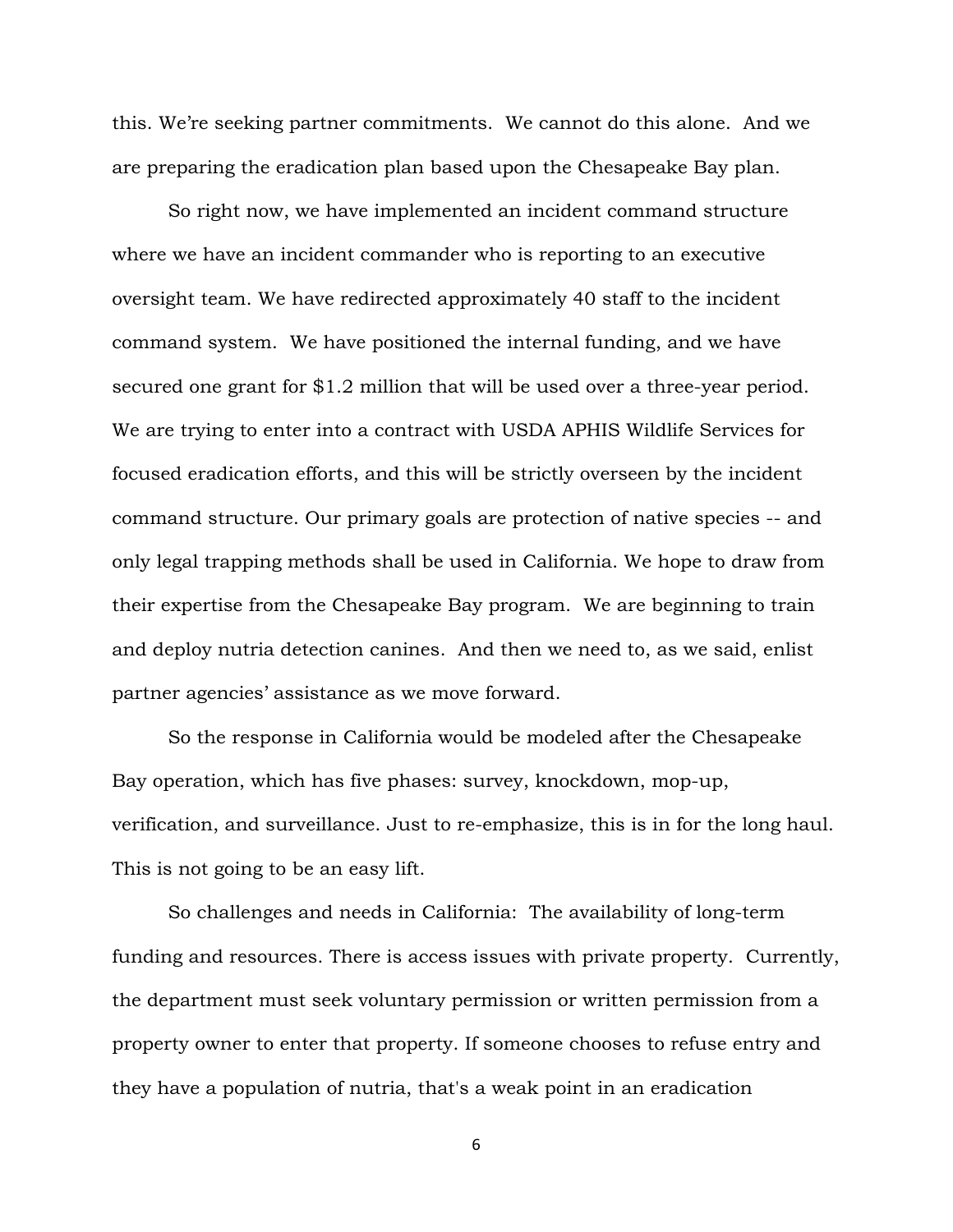program. We need to establish and maintain an effective surveillance network and then, assuming we are successful, we need to prevent reintroduction.

Some people have asked, "How the heck did they get back here? We declared them eradicated in the late 1970s." I'll be honest with you. Given the landscape where these were found in the area of Stanislaus County, the number of boots on the ground for over 50 years conducting various habitat restoration efforts, wildlife surveys -- we would have seen something. So most likely, vector was intentional reintroduction.

There's no certainty, either way; but there's a lot of habitat work that's been going on, numerous duck clubs where people are on the ground all the time. And to miss this animal for over 50 years, from an ecologist's standpoint, it's a little unlikely. Anyways, I'll take questions; and thank you very much for the opportunity to present today.

**SENATOR GALGIANI:** Thank you very much. And our next panelist? Thank you.

**MR. KEVIN MASUHARA**: Thank you, Madame Chair. Kevin Masuhara, Deputy Secretary, Department of Food and Agriculture. As Deputy Director Lehr indicated, there was a nutria discovery last year; and so his agency contacted our agency. And we have a little bit of capacity here and there, but it's intermittent, and so we have some staff that have expertise in similar type of survey work, and so they immediately got engaged. Unfortunately, all we could really offer up at that time was an environmental scientist and a pest prevention assistant. Both of them are very well-versed, though, on getting out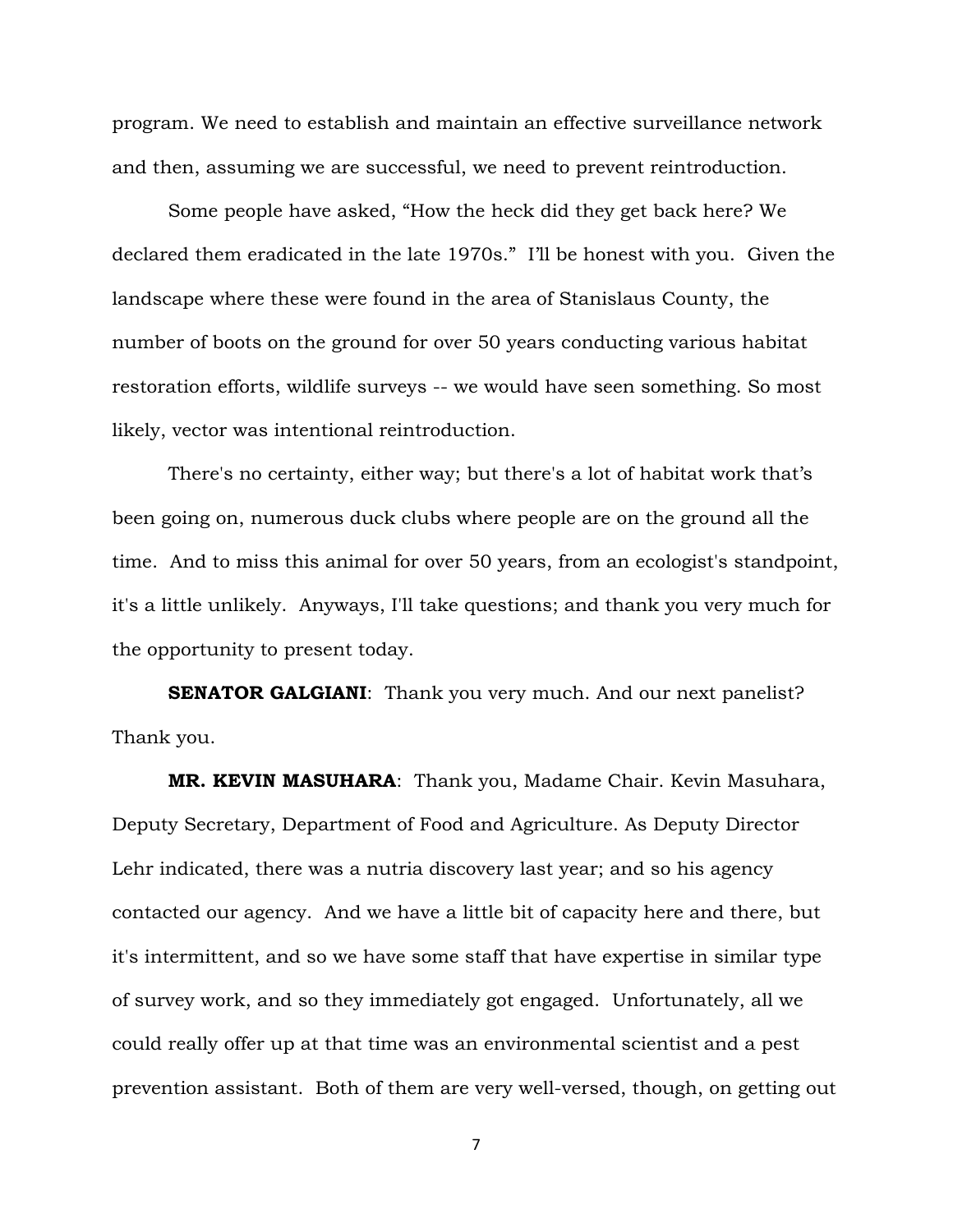on the water and doing survey work because we have similar programs that go on. And so, once they got engaged, they went out; and they had a lot of various activities they participated in.

I don't want to belabor the point. I'm just giving you this as background so that when we have a discussion of what our budget proposal and the May revise is, then it'll give you a sense of proportionality of what we'll be able to do going forward if that proposal is approved.

So they did survey work looking for visual signs on waterways of the presence of nutria. They videotaped nutria in the wild. They were actually able to get some footage of them in the San Joaquin River. They hung cameras. They baited stations next to the cameras -- they found that sweet potatoes were the most preferred bait to bring these things out -- and then they moved and serviced the cameras every two weeks. They collected photos of nutria and confirmed the presence in McConnell State Park in Merced County and shared this information with the Department of Fish and Wildlife for follow up. They tried out a nutria scent-gland lure that they got from the USDA Chesapeake Bay Eradication Program. However, they did find that the lure was more appealing to foxes and raccoons than it was to the nutria. They built two wooden resting platforms based off of the design used in Chesapeake Bay. And so, we do know that we will need a lot more platforms; and that is part of our budget request going forward was that was incorporated in, as to be able to buy more cameras and to build more platforms.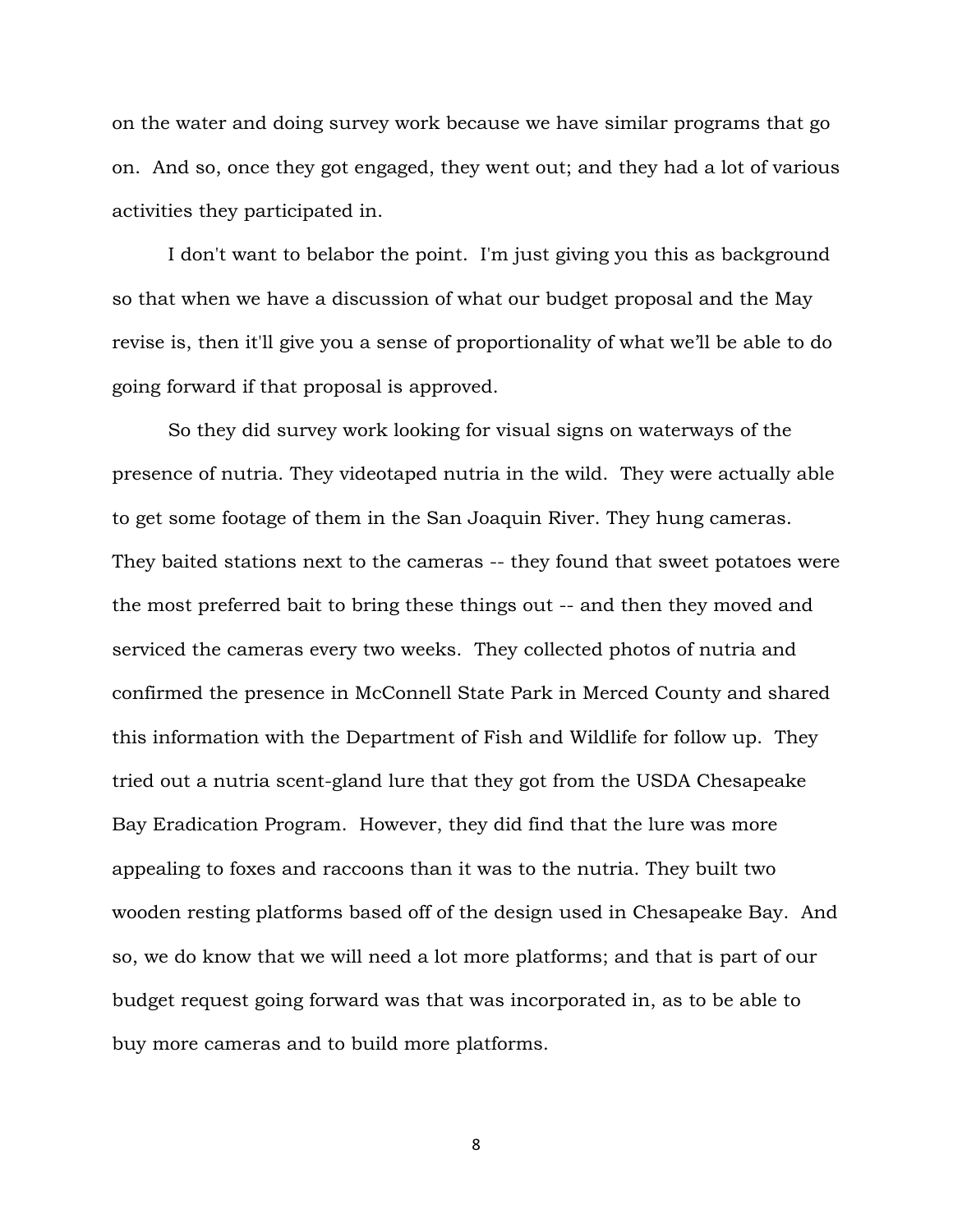In August of last year, our department finalized a pest rating for nutria; and it was given a pest rating of "A," which is a severe pest and has to be addressed immediately. So we've conducted modeling of nutria distribution and habitat and climate suitability, and it indicates that California is highly suitable for establishment and spread of nutria. They have proven to be a significant agricultural pest in other parts of the world, so we have high confidence that that would be the experience here if these were to become established. They've caused extreme environmental degradation to wetlands around the United States. And based on that, we have a very valid fear that that could happen in the Delta. As well, a lot of other groups that are very concerned about the Delta have the same fear with nutria becoming established here. They've caused extensive damage to waterways, water storage and conveyance, as well as adjacent right-of-ways**.** Of particular concern would be the thousands of miles of earthen canal, dikes, and levees, compromising much of California's irrigation infrastructure. So you can imagine, something like this becoming established in the Delta and then even moving farther north into rice country, the devastating impact to agriculture.

So our department's very well aware of this, and that's why we're very engaged early on in this. In November, we did send a letter to Fish and Wildlife to support their efforts, and our staff has been on some of the incident command calls, and there's been cross briefings with Fish and Wildlife staff to keep up to speed as to what's going on.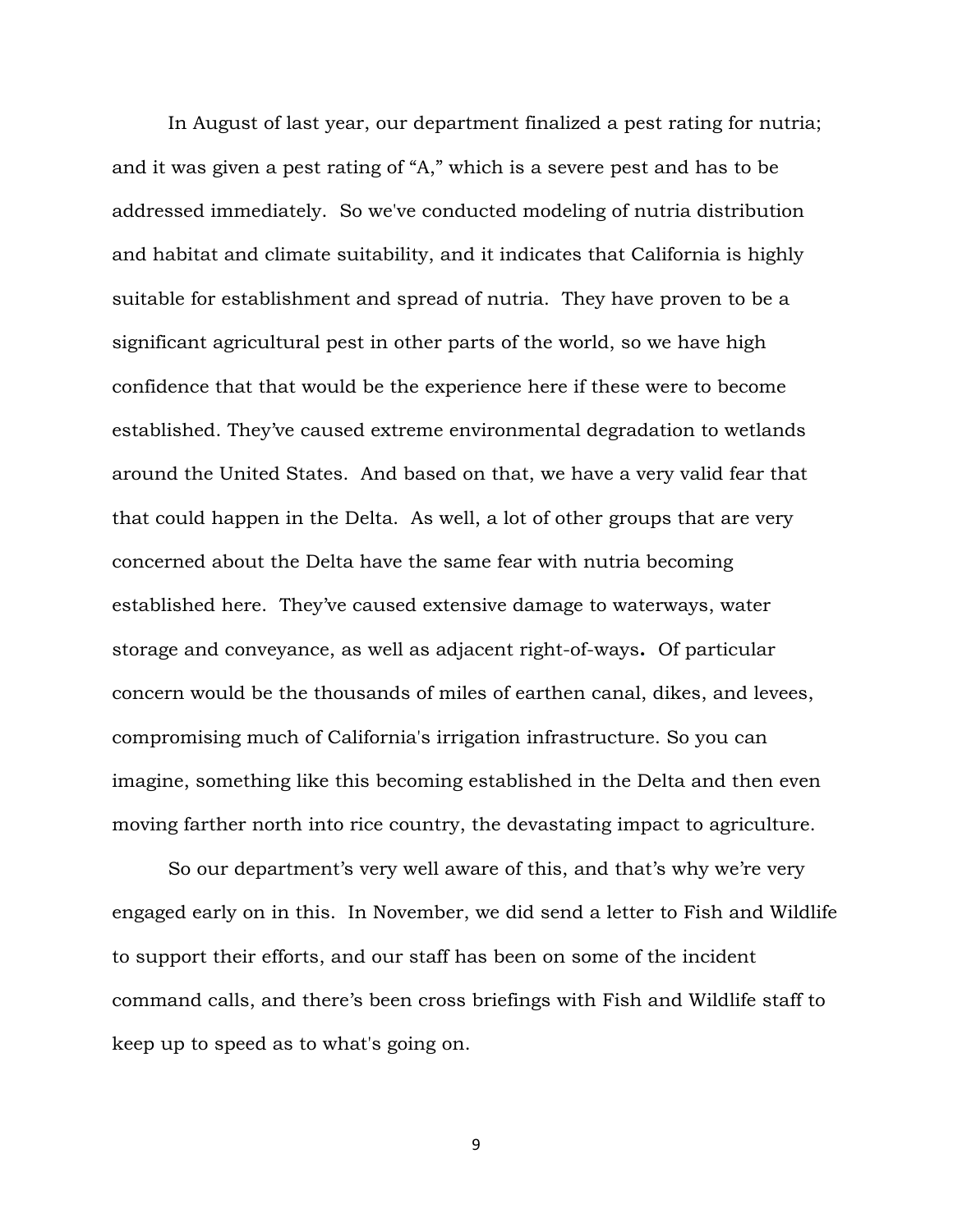As I mentioned earlier, though, we've only had the two staff available and on a part-time basis because they do have other duties that they're required to perform. So what we have done recently, though, is that we have had a couple phone calls with Department of Fish and Wildlife staff. Our staffs collected a lot of information, and we put together a proposal that went into the May revise. What we asked for was \$400,000 for two years. Basically, what we want to do with the \$400,000 -- and so, hopefully, this will tie into what I was talking about earlier with some of the limited activities that two people could do part time -- is this is going to ask for one full-time environmental scientist, and then we're going to ask for two Agricultural Techs and three Agricultural Tech 1s. We have kind of a structure where the Ag Tech 2s would serve as boat captains, and the Ag Tech 1s would be surveyors. And so, we would get two boats out on the water. We'd purchase two boats, actually, with this money, the \$400,000. We'd also purchase 15 motion-triggered trail cameras and three mobile GPS units, and then supplies to construct hair snares.

If we do get that budget proposal approved, once we get that funding, what we'll do is we will be able to get out and focus on land survey for nutria; and we'll get the teams out on the water. All three of the crews will have GPS units and cameras to gather data on the nutria sightings. The motion-trigger trail cameras will be deployed and baited with nutria attractant scents, as well as food items like the sweet potato I mentioned earlier. We'll check the cameras at two-week intervals with memory cards being pulled and reviewed for any sign of nutria. The survey crews will perform visual surveys for any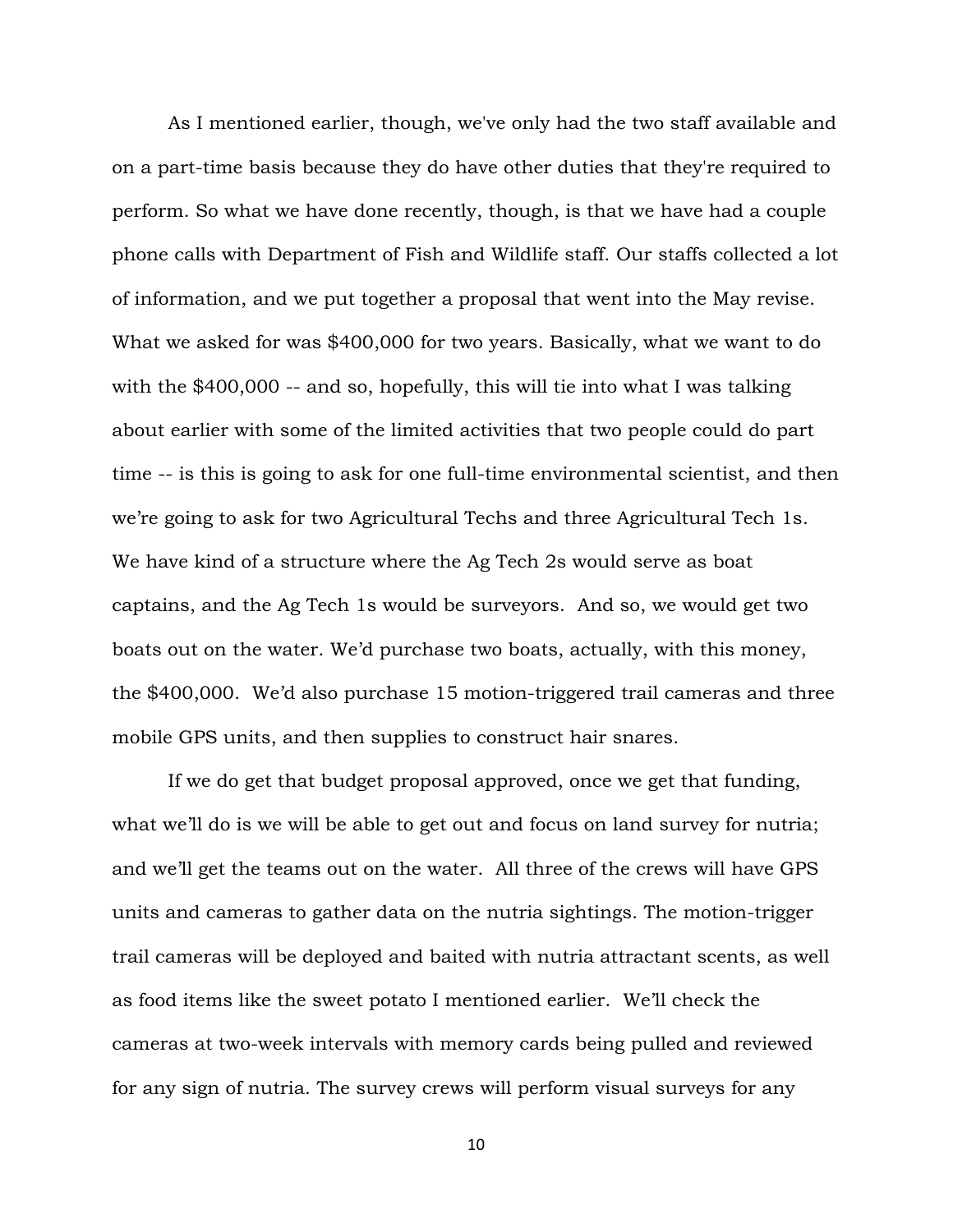signs of nutria or their damage when they're moving from site to site. Resting platforms will be constructed and deployed with and without hair snares to collect hair that can be analyzed for genetic proof that the area is being frequented by nutria and not a non-target animal.

As I mentioned before, we've had a lot of coordination with Fish and Wildlife. So the proposal here with these teams, we would set up a structure where they would have constant interaction and briefings with the Department of Fish and Wildlife so that they could share the findings of the survey work, and also just receive updates on other new areas possibly to redeploy and to do survey work. That's what we're going to do if we get this \$400,000.

**SENATOR GALGIANI:** Thank you very much. I look forward to seeing that. Senator Dodd, thank you very much for joining us, I appreciate it. Do we have any questions? Okay. Thank you very much for your presentation.

Next, we have from the USDA, Stephen Kendrot, Deputy Director for Wildlife Operations.

**MR. STEPHEN R. KENDROT**: I get to fly solo up here. Give me one second to -- alright. Here we go. Well, you will see ample evidence of our prior collaborations with your folks here in the state. Many of the slides that you're about to see, you've seen parts of already in the other presentations.

My name is Steve Kendrot. I'm a wildlife biologist with the United States Department of Agriculture's Wildlife Services Program. I've been with the agency for about 19 years now, since '99. From 2002 to 2014, I was privileged to lead the field operations as a project leader for the Chesapeake Bay Nutria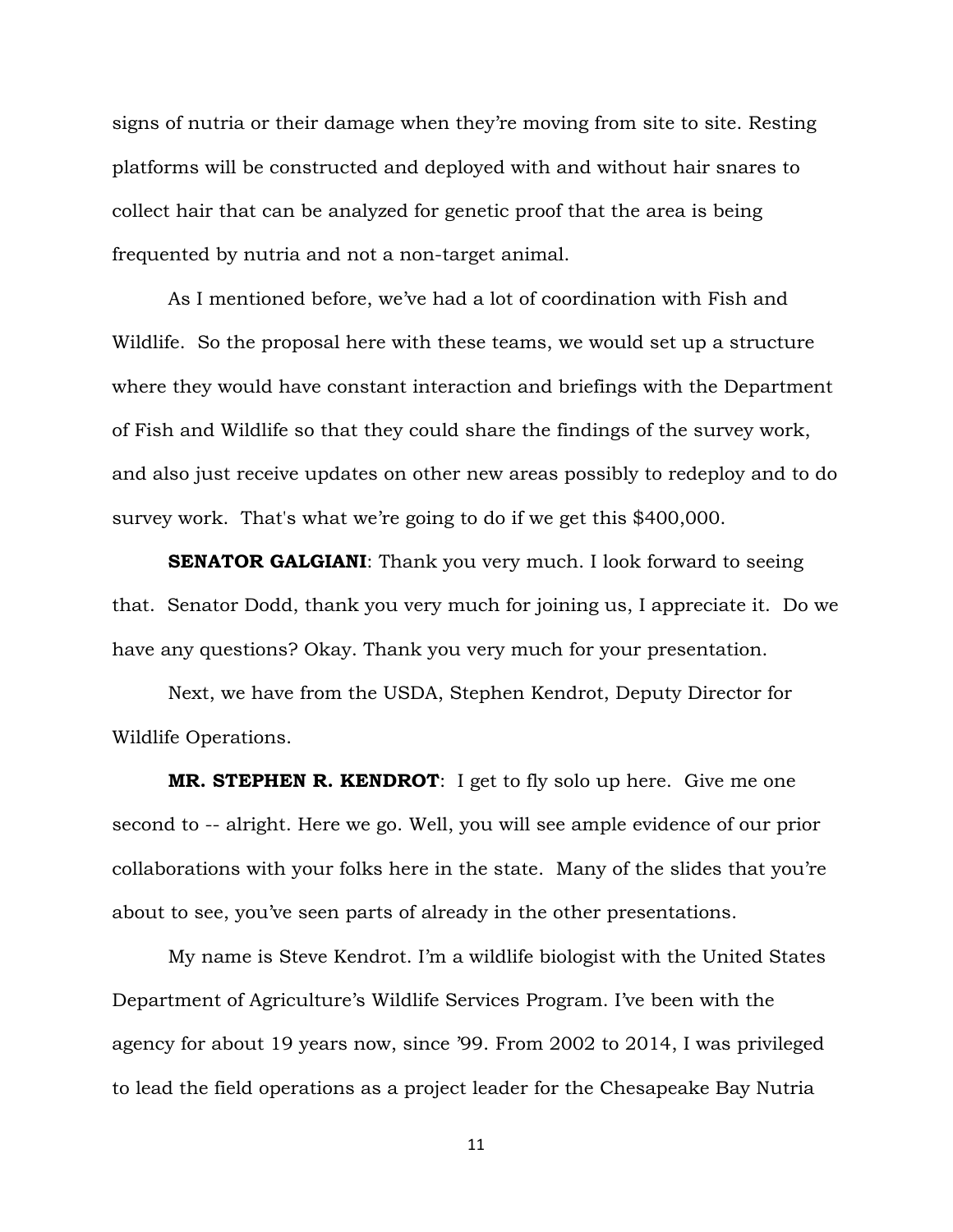Eradication Project. And I'm here today not just representing Wildlife Services, but the entire partnership that brought the Chesapeake Bay program to fruition. I've got a slide on that in a few minutes that I'll go in more detail on.

This is a picture that should look familiar to you. This is Blackwater Refuge prior to the introduction of nutria in 1938. In the early 1940s, nutria were introduced as part of an endeavor to establish a fur trade. The species existed at relatively low levels for approximately 20, 30 years. In the 1960s, it began to transition from novelty to nuisance. As that population continued to grow, it turned into a nemesis. In 2010, by that time, we had lost virtually 50% of the emergent marshes that comprised Blackwater National Wildlife Refuge. So over 5,000 acres have been converted to the shallow open water ecosystem; and that's a loss of habitat for a tremendous diversity of birds, mammals, invertebrates, shellfish, and fish that support both commercial and recreational fisheries. So a huge economic impact as well as ecological impact to our region in the Chesapeake.

Other types of damage for us in Maryland: The most obvious was the loss of wetlands; but we also saw a lot of burrowing into levees, water control structures. Blackwater Refuge has water impoundments that they use to fluctuate water levels for waterfowl management -- a lot of damage to those through the burrowing and tunneling. Agricultural crops where we had interface of ag lands with marshlands would see damage to soybeans and corn crops, nursery horticulture-type damages in other parts. And then the indirect effects of loss of wetlands: Increased impact from storm surges, saltwater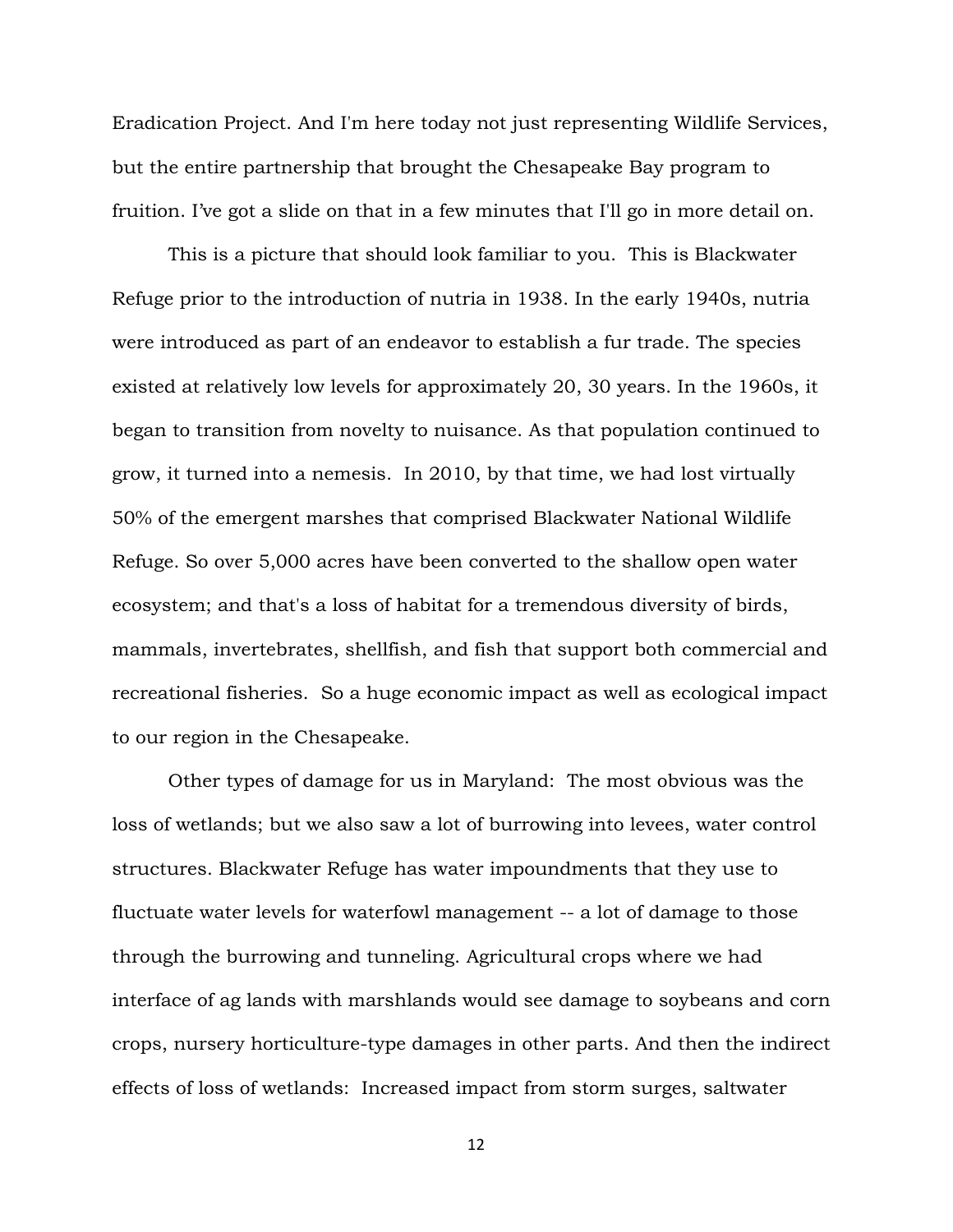intrusion, that sort of thing that further compromises the integrity of the ecosystem there.

Interestingly, this picture is not from the Chesapeake Bay but, rather, the Netherlands, where I was last summer, looking at similar issues they have to what I think you'll be dealing with here in California where you've got this extensive network of levees and water control. They're trying mightily to prevent the invasion of nutria from neighboring Germany, where the populations are well established.

This picture illustrates the results of work that was done in the mid-1990s, trying to prove the critical role that nutria played in causing this sort of catalytic response of wetland loss. They put up a series of several dozen of these 30x30 meter pens that had fence that was buried into the marsh and would exclude nutria. They monitored the vegetation growth inside and outside. And as you can see, within a year's time, the marsh had begun to respond. So we took two messages home from that. One is that if we can control nutria, we can not only prevent the continued degradation of wetlands but actually encourage the recovery and the restoration. This was really the pivotal study that led to the inception of our Chesapeake Bay project as it stands.

So the Chesapeake Bay Nutria Eradication Project is comprised of a large number of federal, state, private, and NGOs that support this endeavor. The program is administered by the US Fish and Wildlife Service and funded by the US Fish and Wildlife Service through their Partners in Fish and Wildlife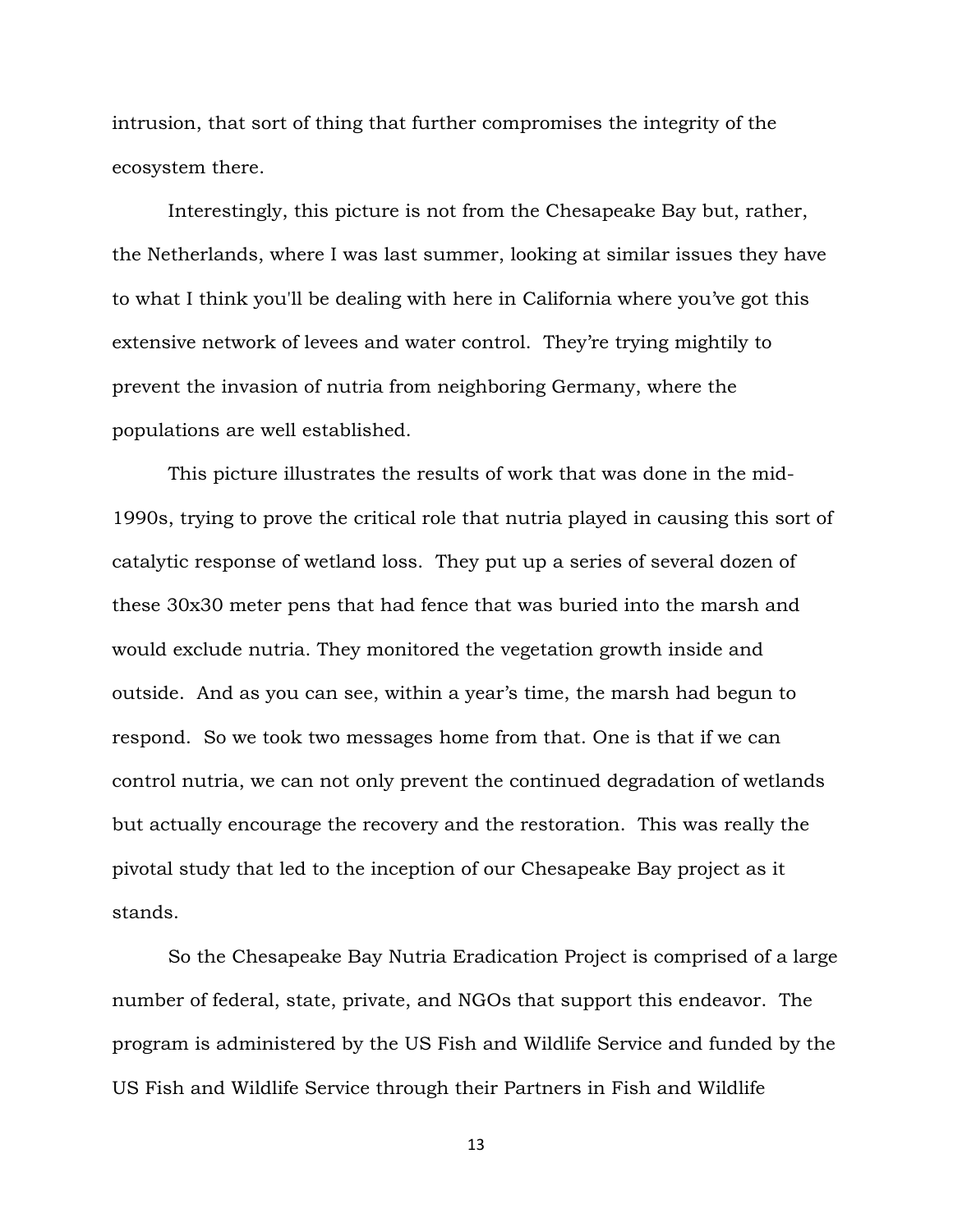Program as well as the National Wildlife Refuge System. The program is implemented by the organization I work for, USDA Wildlife Services. And we do all of the field implementations, so all of the field staff work for USDA. And we transition the funds to support that through an interagency agreement.

We get support, tremendous support, and oversight from our state partners as well as other federal partners for research. We have the Maryland Department of Natural Resources, Virginia Department of Game and Inland Fisheries, and the Delaware Division of Fish and Wildlife. We also work with the Patuxent Wildlife Research Center at USGS, University of Maryland Eastern Shore, which at one time had a cooperative fish and wildlife research unit there, but also -- we don't even have them all pictured here -- several dozen NGOs that supported the initiative. So broad support -- and really, I think that this partnership is really what led to the success of the program because we were able to maintain the political support and the funding throughout the program. And it would have been very difficult to do with just a single agency working alone.

I'd like to take a quick second to talk about "eradication" because it's a pretty significant term. It's not something that's easily accomplished in most cases. But it's really the complete removal of all individuals of a species from a defined area over a specified amount of time. And that's much different than "control" or long-term sustained management where you're continually trying to suppress numbers to keep them from causing damages -- like they are doing in Louisiana. This effort is to eliminate them entirely.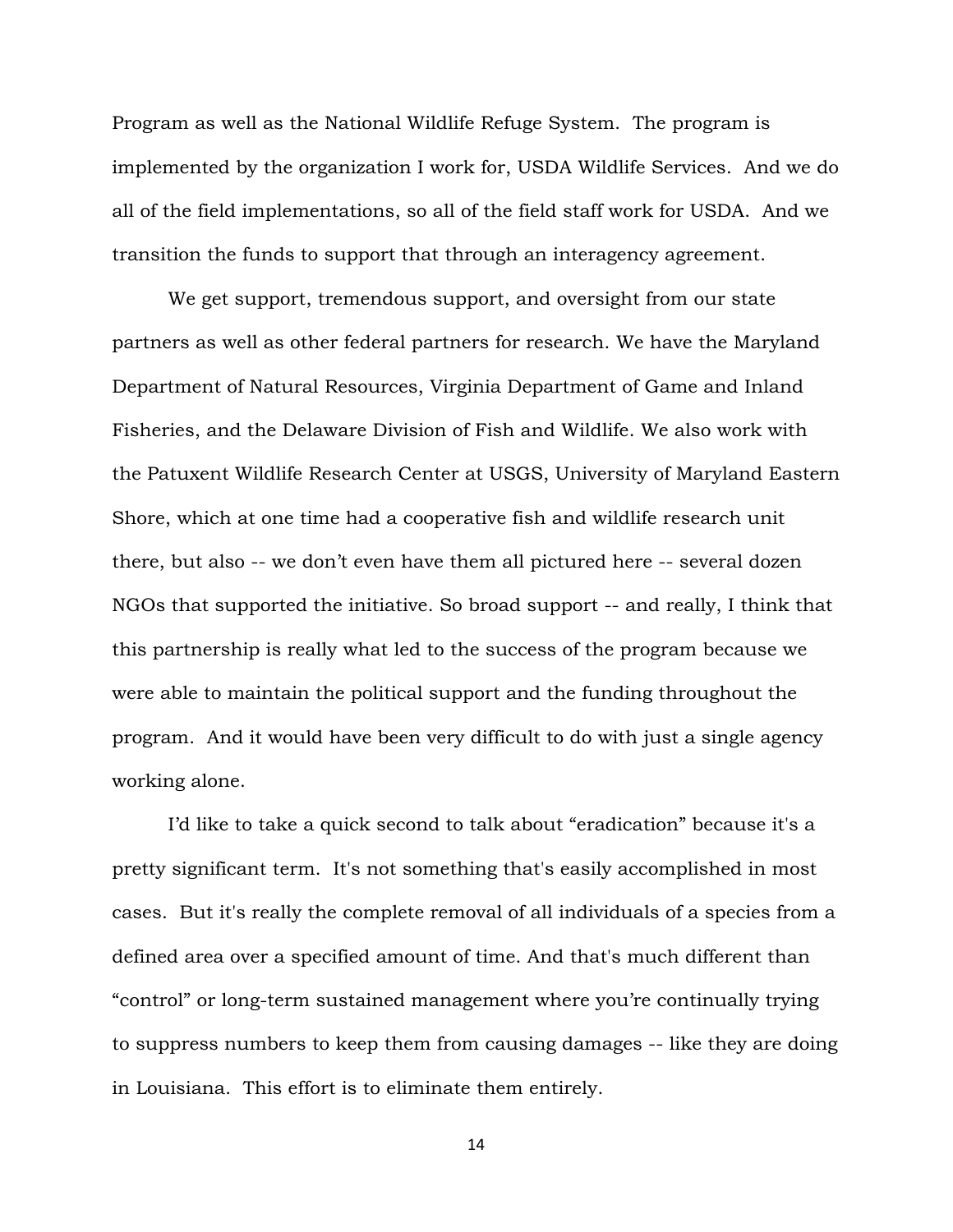So in order to be successful at meeting eradication, several criteria must be in place. You have to be able to put every single individual in the population at risk, particularly considering the fecundity and the reproductive abilities of nutria. They can rebound very quickly. Mortality must exceed reproduction. You've got to kill them faster than they can breed. And then finally, the risk of re-invasion must be near zero. Because we were on a peninsula and the nutria population that we had was actually introduced on site, we felt that the risk of re-invasion was pretty low for us unless we had somebody that was actually physically bringing them across the Chesapeake Bay, or whatnot.

But there are three other components that are equally as important to those biological criteria: And that is that the techniques that are used must be both acceptable -- but also, importantly -- effective. The benefits have to outweigh the costs. And I think it's pretty clear when you start looking at the economic impacts of the damage these animals cause to multiple industries and the ecological impacts, it's a pretty easy bar to hop. Then finally, the institutional support must be declared at the beginning and maintained throughout the entire program. It's a really difficult thing to do when you've reached the later stages of an eradication where the capture rates drop to very low numbers; and accountants and bean counters like to look at the amount of money spent to capture each nutria -- it increases astronomically as you approach your goal. And very often support is withdrawn at that point, figuring, "well, we're almost done; we can divert these funds to other avenues and other priorities." Sadly, in a few cases worldwide, that's resulted in failed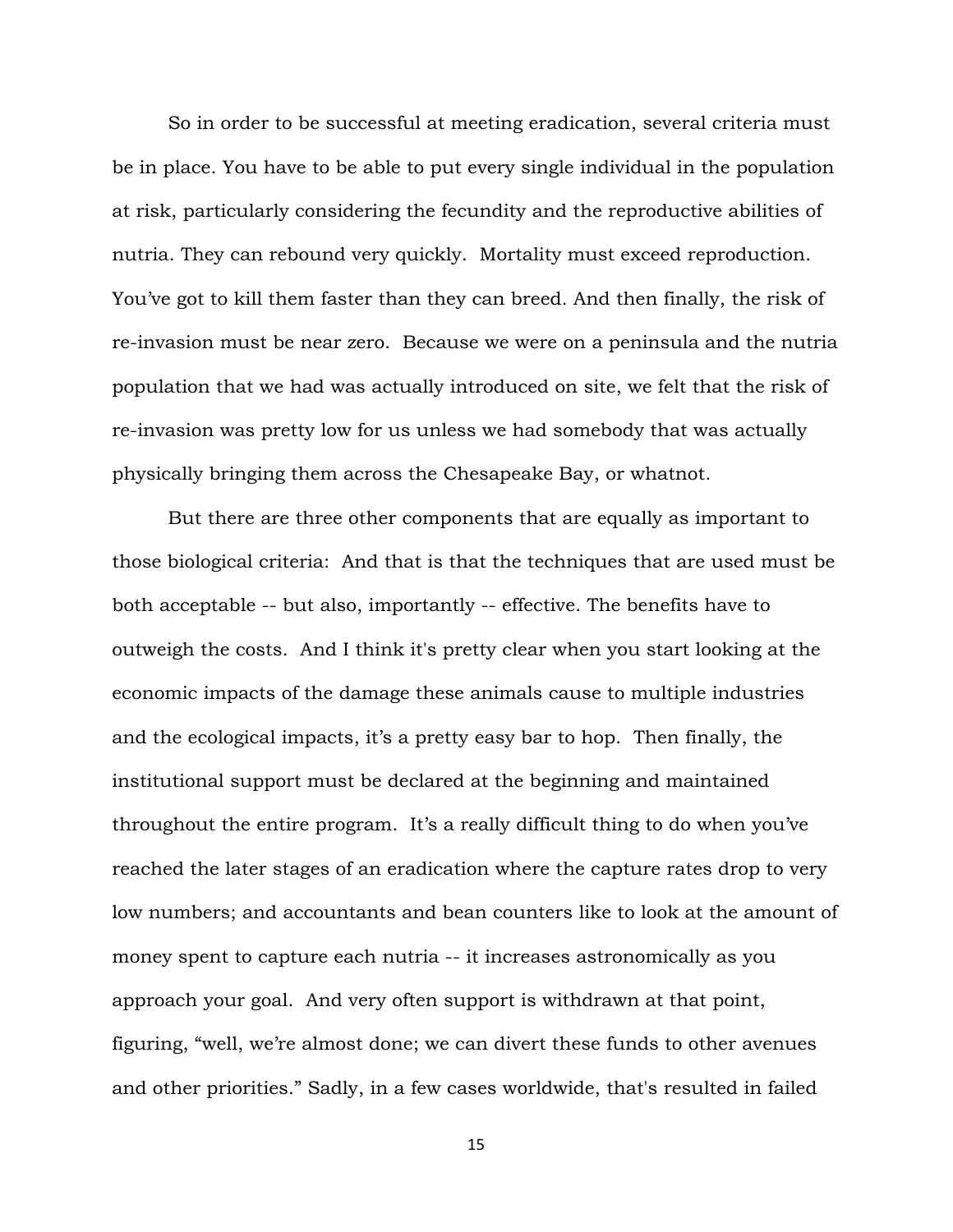eradication attempts, where the remaining animals that were not removed rebounded. So those three things are critical, as well.

You've seen the slide in a previous version already. Delimiting survey is the first stage of eradication, trying to figure out what the extent of the population is. The size isn't necessarily as important as the geographic extent. The knockdown phase is the first initiative to reduce that population to as close to a near-zero population as you can, followed by mop-up efforts. Usually, this is done on a management zone approach. So you do a knockdown in one area, then move to another area, come back and mop up the first area after you've knocked down the second area, and kind of rotate around those management units. Following the mop-up phase, there's a verification period where you go in and you surveil these, applying all of your detection methodologies to try to determine the presence of nutria. If you do find them, you kick back to the mop-up phase; and you repeat that cycle until you no longer find nutria. After some period of time -- which is up to the managers running the program -- of verification without a detection, you move into the surveillance phase, which is long-term monitoring. Another component of that is biosecurity. So if you think that one of the issues might be the deliberate reintroduction of nutria, then putting in place laws that may prevent that or strategies that may provide early detection of those kinds of releases, that would be part of a biosecurity program.

I'd like to talk a little bit about the integrated methods. There is no silver bullet when it comes to eradicating nutria. We relied on a whole suite of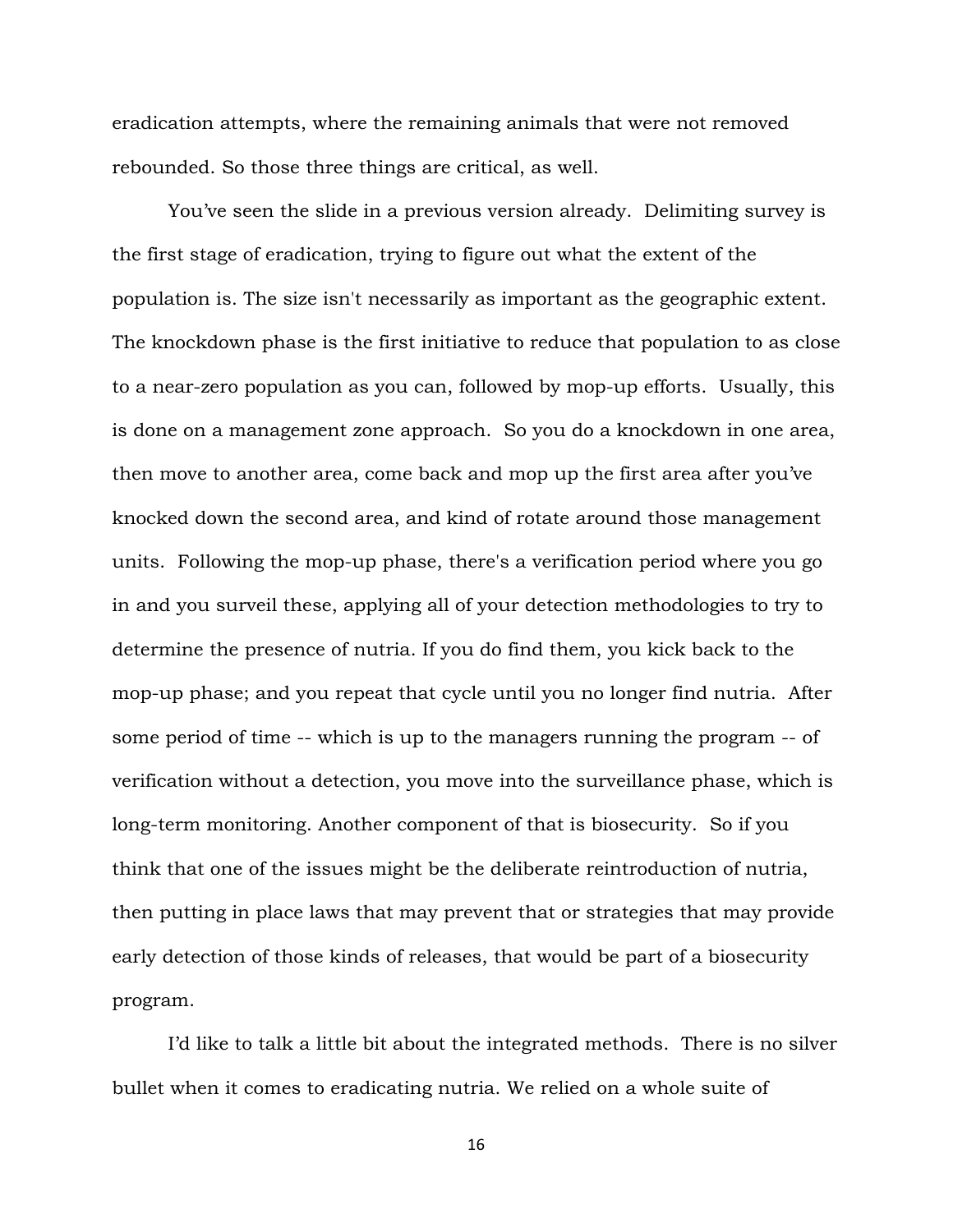different traps and hunting techniques to remove nutria but also, importantly, a whole suite of techniques to detect nutria. This was a valuable learning experience for us. When we first started, we were charged with reducing the populations as quickly as possible; and we didn't get a whole lot of support, nor did we really recognize the importance of developing tools to detect nutria at very low densities. As it turns out, that is the most challenging part of an eradication campaign.

To list the tools that we used: Counter bear traps were probably our most important body-gripping type trap. We captured probably 80% of the nutria removed in that type of trap; but also, we did use foothold traps. We did use hunting, both with dogs and just tracking them in the snow during the winter months. When it comes to detection, you heard a little bit about the platform that we developed with hair snares. We used remote-triggered cameras. Good old-fashioned boots on the ground and eyes on the marsh with folks walking the marshlands, patrolling the streams and waterways to search for tracks in the mud.

In the early stages, for the removal we used dogs to actually hunt nutria and that aided in our removal process. In the later stages of the project, in the verification phase we've actually trained specialized detection dogs, which are not designed to capture nutria but rather to detect their presence or confirm their absence. Not that you can ever prove something is not there, but they greatly increase our confidence that when we sweep through an area and don't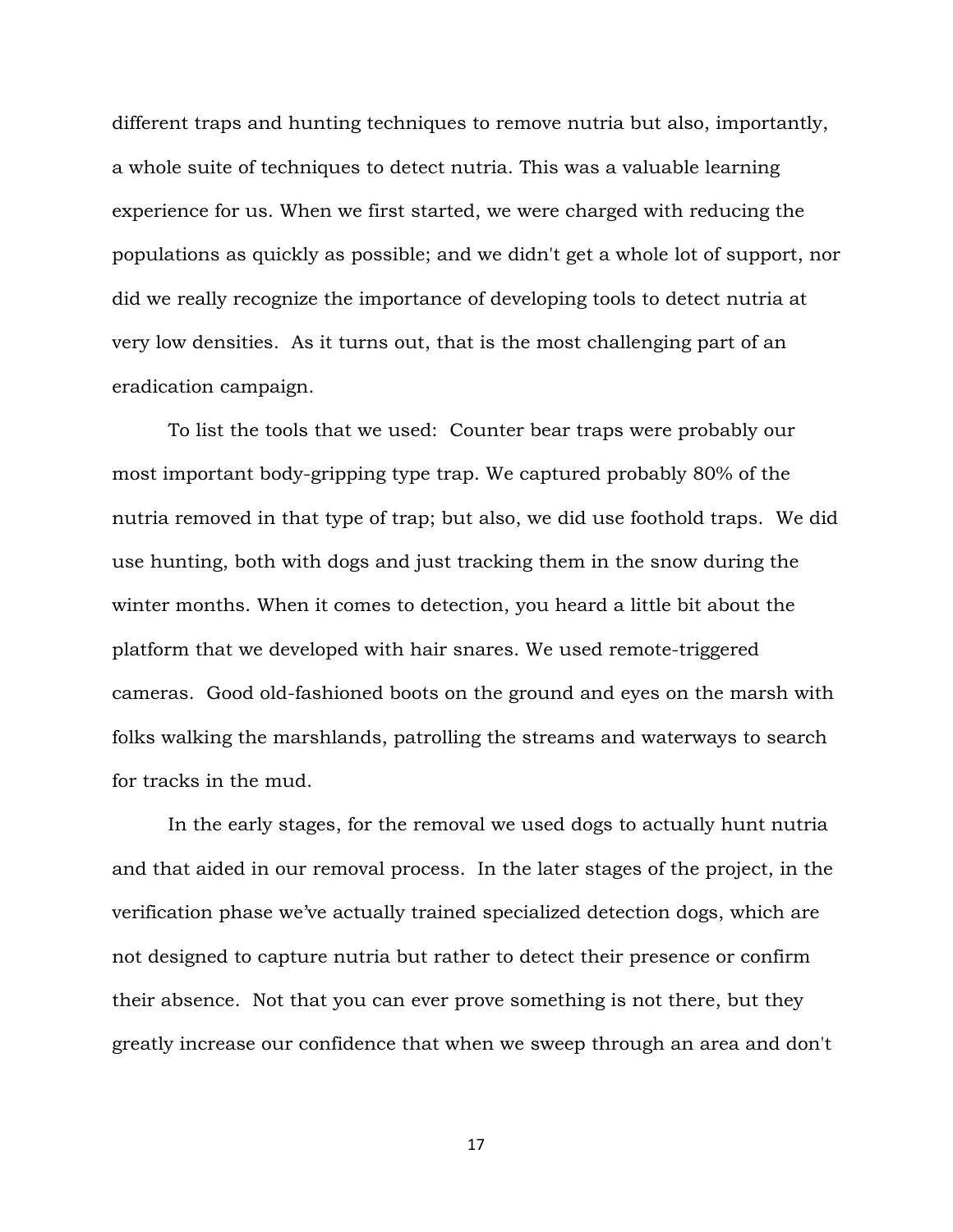find anything, the dogs not finding anything is a much stronger indication that they're not there.

Staffing is critical. This is a small component of the team -- at one point, we had close to 20 people working on this project full time, as many as 15 wildlife specialists plying the marshes at once. Funding has varied over the years; and ranks of the team has swelled and shrunk over time; but we always strive to have 10 to 11 field specialists out there checking traps and monitoring and detecting throughout the entire program. It requires a dedicated staff in the sense that these folks should be dedicated to the mission of eradicating nutria and not a collateral duty or alternate priorities, but it also takes on the individual level quite a bit of dedication. This is some tough work, extremely inhospitable habitats. It's challenging to find the evidence of nutria in this type of stuff. In Maryland, we had large expansive wetlands that we had to cover every inch of -- a tremendous amount of work but with significant rewards. You know, this was an area we found that was heavily damaged by nutria; and after removing just a few dozen animals and coming back a year or two later, seeing that restoration, it was really rewarding for us. It's not too often you get to work on a project that has this kind of legacy potential, to restore habitat and leave something better than we found it. So it was a very rewarding project for us.

The lessons that we've learned: Funding is a big one. The original nutria control act of 2003 authorized an expenditure of \$4 million a year in Maryland for five years. We never received funding at that level; the most we ever received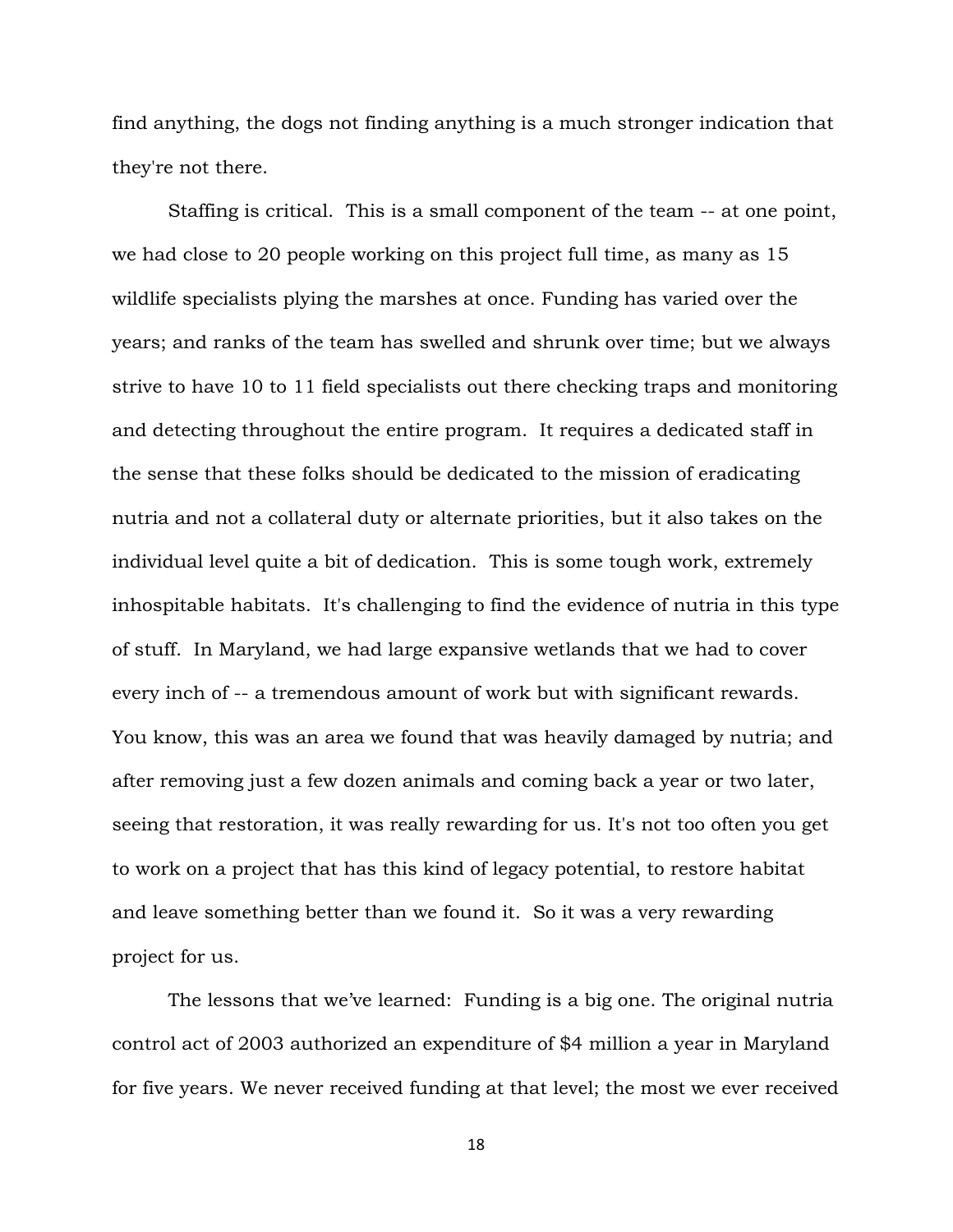was about one and a half million. After the sequestration in 2013, it dropped to just under a million; and we've slowly been kind of getting back some of those funds to build our team back up again. Had we been funded at that original level, I suspect we would've been where we are today quite a few years ago. But because of the amount of funding that we did have to work with, it was fewer people to cover a larger area. That was one issue.

Another recommendation: We got so caught up in the removal process that we didn't spend a whole lot of time documenting the actual damage and showing the recovery. We got a few before-and-after pictures, as you've seen; but a more rigorous means of documenting that damage, I think, is critical in really showing the cost of dealing with nutria and what the cost of doing nothing would be.

Identify the challenges early: Again, we did not foresee the challenges that we would have in detecting nutria at very low densities until we were dealing with nutria at low densities. It's hard to develop new tools for detection and conduct research when you don't have study animals to work with. These types of things -- developing detection techniques -- should really be developed throughout the entire process of eradication, rather than something you come up with at the end when you hit the verification phase.

Integrating research and innovation: We did everything we could think of, including Judas nutria, where we radio-collared Judas nutria that were sterilized, released them into the marshes -- where we thought we had trapped them all -- and tracked them. Lo and behold, in some cases, we found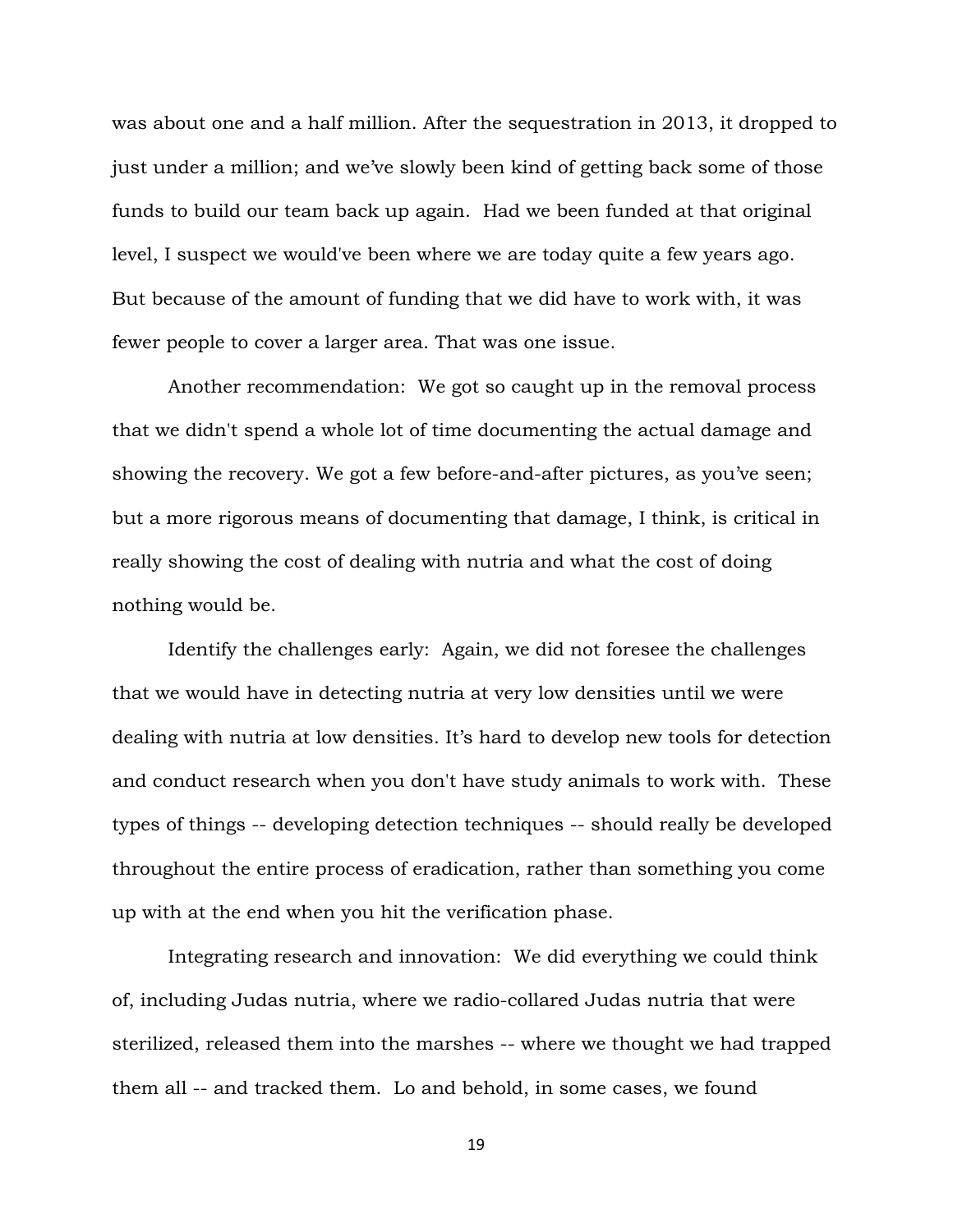evidence of other nutria. The hair snares that we developed, the use of camera traps, that sort of thing -- a lot of innovation was key there.

So if I were to hit the five or six key factors that I think has made us successful so far . . . And to be clear, we have not yet declared an eradication; we're still in that verification phase. We've probably got another two years of verifying to make sure that we don't have any nutria left. However, this month marks the third year without a detection since the last nutria was caught and removed in the Chesapeake Bay zone.

The key factors to our success to this point have been: that effective and committed partnership I told you about earlier; a dedicated staff who have a singular mission; the integration of multiple methods for both removal and detection; the ability to innovate; and an adaptive management. You'll find as you go through that you'll encounter challenges you never anticipated; and being able to sort of adapt to those needs is pretty critical; and it's key for the folks that are in the field, the ones that are carrying out the mission, have the freedom to make those on-the-fly adjustments.

Another key one, for us was huge, was buy-in from private landowners. More than half the nutria removed were taken from private land surrounding the complex of federal and state lands that formed the core of our eradication zone. So without the support of private landowners, we never would have been successful.

Another key thing -- that I think you guys have some materials on -- is the result of an external review. We contracted with an outside company to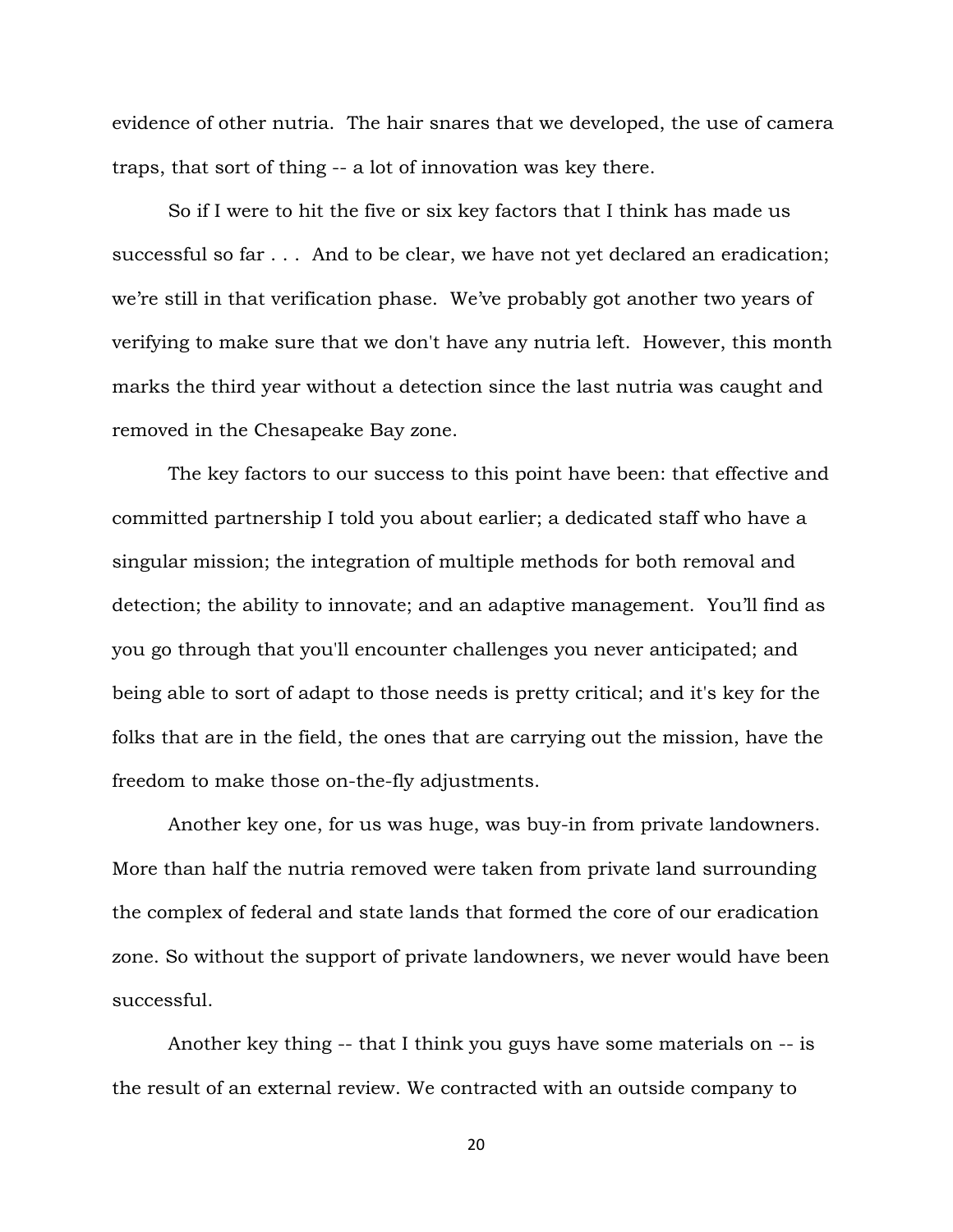come in and take a close look at what we were doing and provided some invaluable advice. I think you've been provided with a report that resulted from that.

And finally, persistence. You just have to stick with it. I think that's my last slide. Just in time for the celebration outside. Happy to take any questions.

**SENATOR GALGIANI:** So can the nutria contract rabies?

**MR. KENDROT**: Any mammal can contract rabies, yes. It's not terribly prevalent in nutria that I've encountered, but any mammal is capable.

**SENATOR GALGIANI:** Okay. Through this whole process, did you have any opposition from any wildlife animal groups or other organizations that you needed to work with to address any efforts to stop?

**MR. KENDROT**: We did not have tremendous opposition. There was concern, of course; and frankly we were concerned as well about our impacts on non-target species and that sort of thing too, because we're in this for the conservation aspect. But the ecological imperative for what we were doing was so overwhelming. You could see . . . Anybody driving through Blackwater Refuge can see the damage that's been done, so there were not a lot of folks who were willing to come out in support of maintaining a nutria population. Now, contrast that with mute swans, which were a similar problem in the Chesapeake Bay.

**SENATOR GALGIANI:** With what? I'm sorry.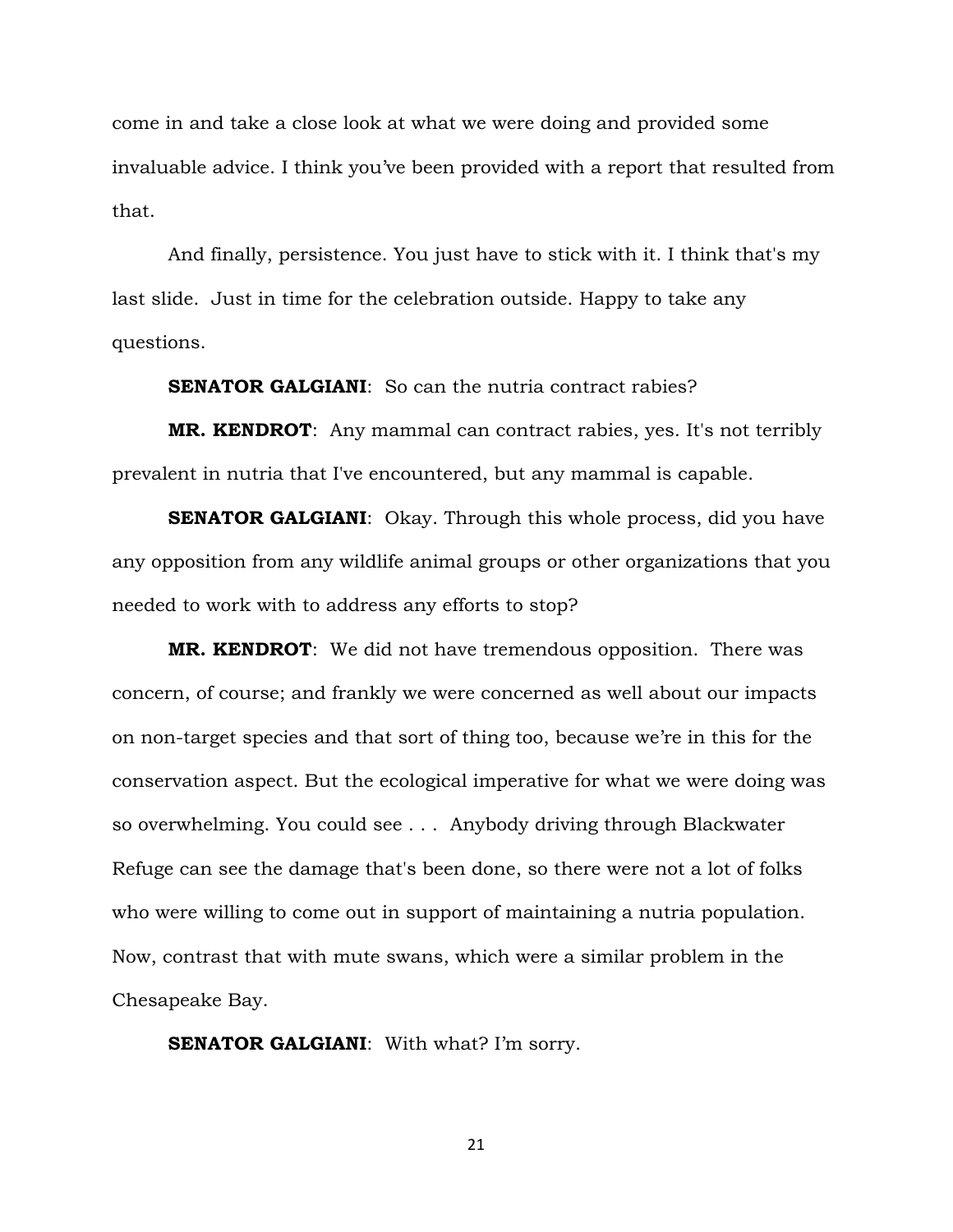**MR. KENDROT**: "Mute swans." It's a beautiful, big, white bird. They do a lot of damage to submerged aquatic vegetation. The state of Maryland implemented a similar eradication control program around the same time we started this, and that attracted a tremendous amount of opposition. And perhaps that was a bit of a distraction from the nutria for us, but we did not have tremendous opposition.

**SENATOR GALGIANI:** How many years was the whole process from start to finish, or until now anyway?

**MR. KENDROT**: So the eradication campaign in proper began in 2002, and it continues today. We anticipate there's probably at least two more years of validation or verification that need to be conducted without any detections before we feel comfortable declaring that eradication has been achieved. That'll put us at right around 20, 18-20 years -- much longer than your typical eradication program. Most eradication programs are very short and limited in time. But they're often conducted on much smaller, island-type habitats and are often conducted with toxicants that quickly remove an entire population - of Norway rats or house mice or other rodents. With a program like this, which is essentially conducted on the mainland environment with traditional tools that are used by fur harvesters, it's a much more hands-on approach; and it takes a lot more resources. The project actually began with a short, about twoyear pilot study in advance of when we started this; so it's been going on since about 2000.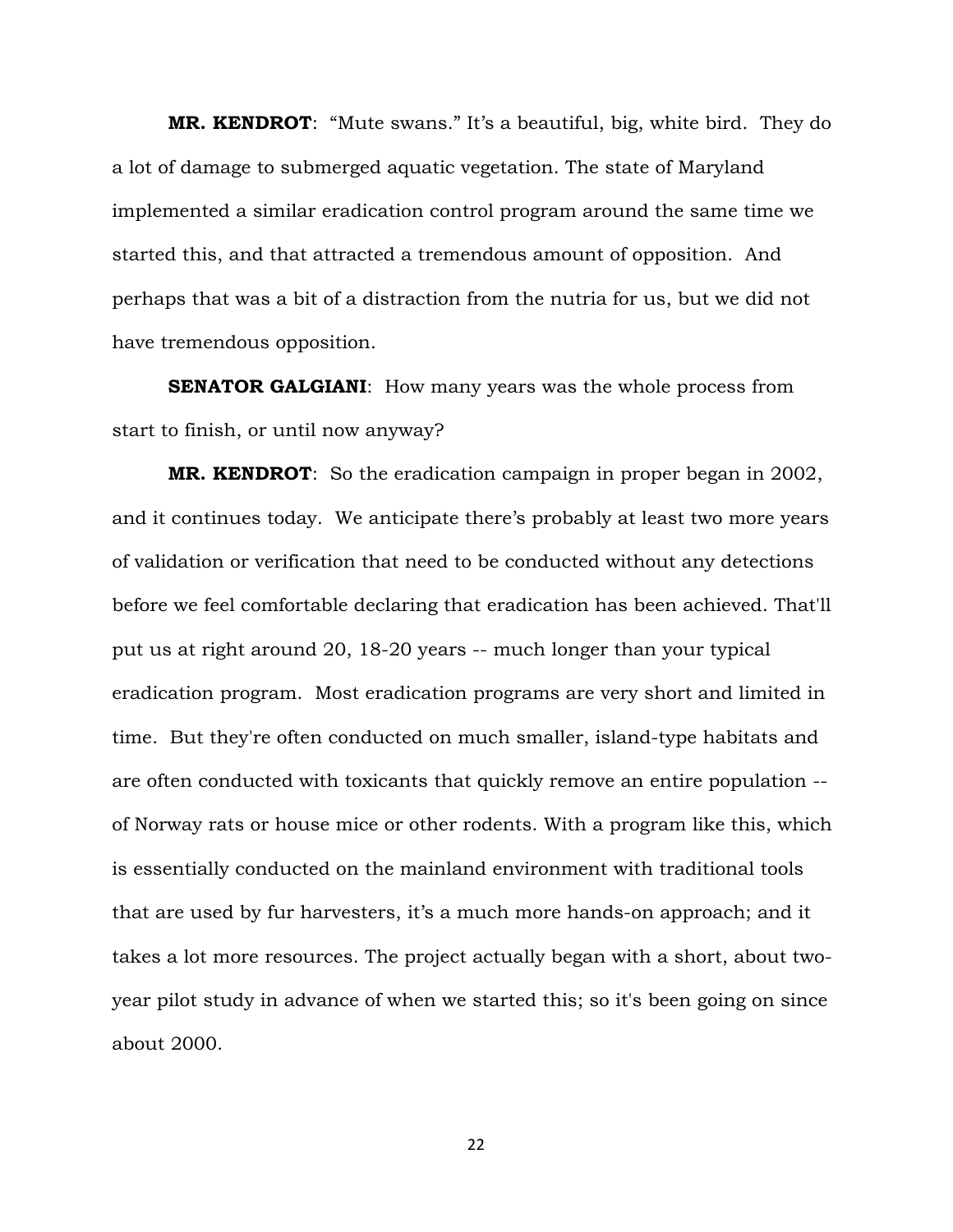**SENATOR GALGIANI:** So in California, we've discovered or detected 63. How is that in comparison to the numbers that you had originally seen when you first started your program?

**MR. KENDROT**: So I did not provide the little summary that I should've probably.

#### **SENATOR GALGIANI:** It's okay.

**MR. KENDROT**: At the end of the program, we had removed nutria, about 14,000 nutria, from over about a quarter million acres of wetland habitat along the Chesapeake Bay. I'm not sure exactly how that compares to the sites here in California. I'm very eager to get out in the field tomorrow and take a look at your environment and see what it's like.

But at one time, Blackwater estimated that it supported somewhere in the vicinity of 35-50,000 nutria. By the time we started our program, they literally had eaten themselves out of house and home. So the habitat that once supported those numbers was no longer there, and we believe that there is also some natural decline in the population occurring. We were able to capitalize on that. So 14,000 sounds like a lot; but it actually, I think, pales in comparison to the numbers that had been there previously in the peak of the population of the, probably, '80s and '90s.

**SENATOR GALGIANI:** So do you have a sense of what the number was that you had originally when you started the program?

**MR. KENDROT**: You know, it can change; that's the trouble with estimating nutria populations, they can change. They can double in a year,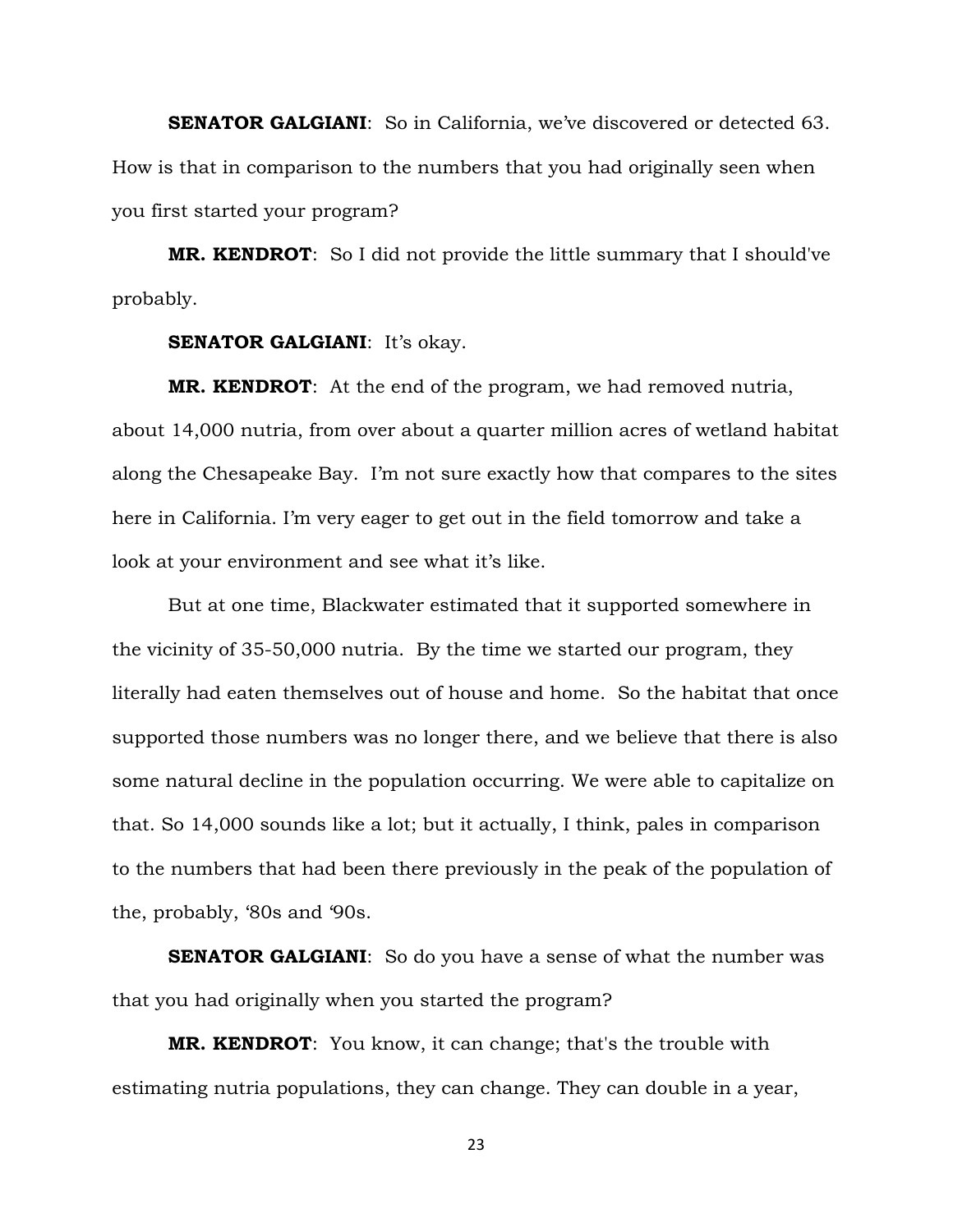90% die off over a single hard winter; so it's a very difficult population. Assessment is not an easy thing to do with nutria.

What we found was the most effective way of assessing the population size . . . And this was the effort of the original research project. They were doing a mark-recapture study where they go out and capture animals and put an ear tag on them, they release them, and then they go out and trap again; and they see what proportion of the animals captured have an ear tag. And from that they can extrapolate the population size. That was very difficult to do. By the time we started this, what we found was in about a month's time we could trap about 95 to 99% of the nutria out of a specific area; and that was probably the most accurate way to count the number that were there.

But because it was taking place over such a long period of time -- 14 years for the removal part – it was very difficult to estimate what populations and other watersheds were doing during the time until we got to those. So I'm afraid I can't give you a reliable estimate of the population size when we started.

**SENATOR GALGIANI:** Okay. Well thank you very much for your presentation. If you could please remain seated. I'm wondering if we have any questions or comments from any members in the audience who would like to come forward. Yes.

**MS. NOELLE CREMERS**: Good morning. Noelle Cremers of the California Farm Bureau Federation. I just wanted to say thank you to the committee for having this. It's [inaudible] an important issue. Those of us in